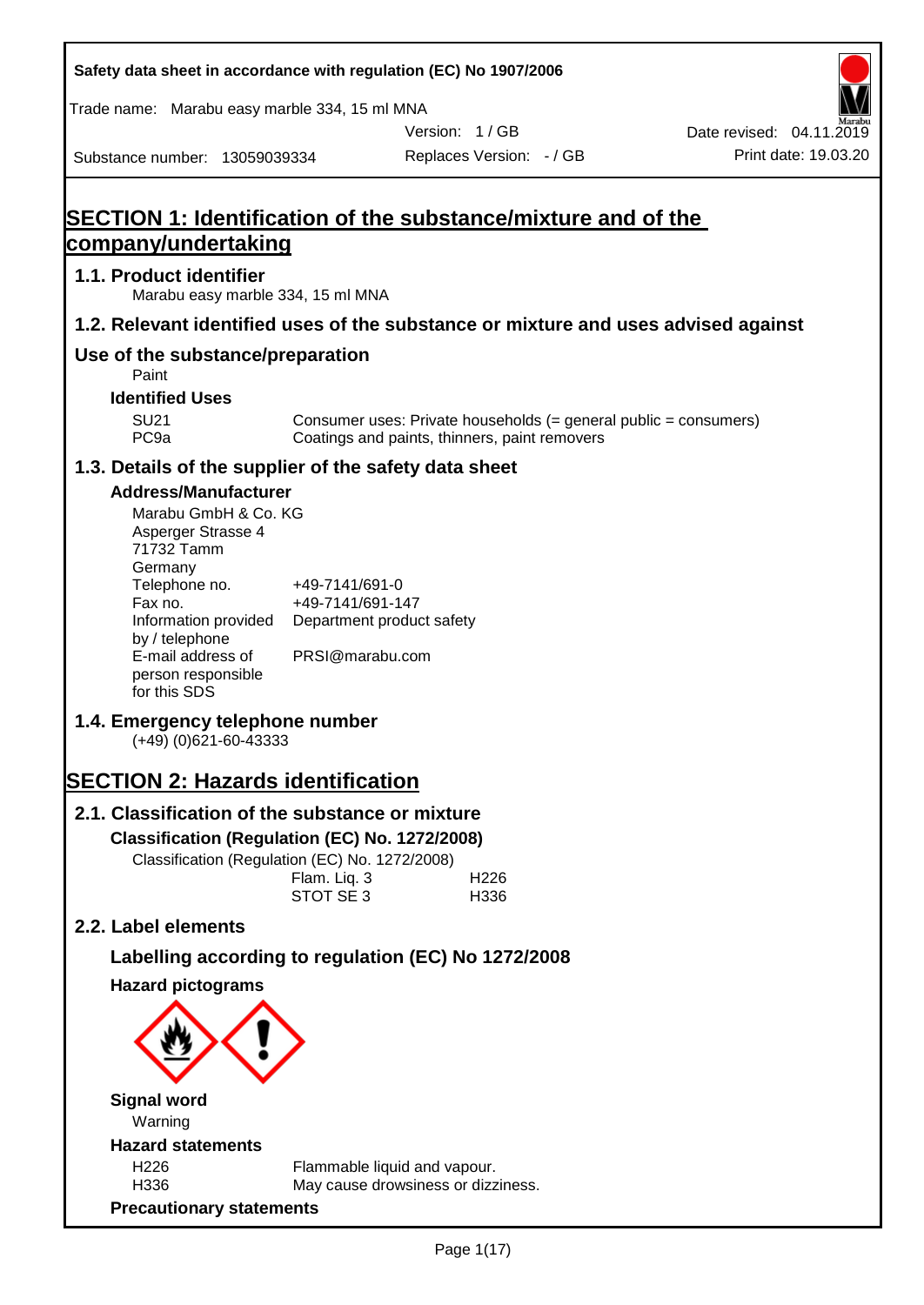| Safety data sheet in accordance with regulation (EC) No 1907/2006               |                          |                                                       |                          |    |      |                                                                           |
|---------------------------------------------------------------------------------|--------------------------|-------------------------------------------------------|--------------------------|----|------|---------------------------------------------------------------------------|
| Trade name: Marabu easy marble 334, 15 ml MNA                                   |                          |                                                       |                          |    |      |                                                                           |
|                                                                                 |                          |                                                       | Version: 1/GB            |    |      | Date revised: 04.11.2019                                                  |
| Substance number: 13059039334                                                   |                          |                                                       | Replaces Version: - / GB |    |      | Print date: 19.03.20                                                      |
| P <sub>101</sub>                                                                |                          |                                                       |                          |    |      | If medical advice is needed, have product container or label at hand.     |
| P <sub>102</sub>                                                                |                          | Keep out of reach of children.                        |                          |    |      |                                                                           |
| P210                                                                            | sources. No smoking.     |                                                       |                          |    |      | Keep away from heat, hot surfaces, sparks, open flames and other ignition |
| P271                                                                            |                          | Use only outdoors or in a well-ventilated area.       |                          |    |      |                                                                           |
| P405                                                                            | Store locked up.         |                                                       |                          |    |      |                                                                           |
| P501.9                                                                          |                          | Dispose of contents / container as problematic waste. |                          |    |      |                                                                           |
| Hazardous component(s) to be indicated on label (Regulation (EC) No. 1272/2008) |                          |                                                       |                          |    |      |                                                                           |
| contains                                                                        |                          | 2-Methoxy-1-methylethyl acetate; 1-Methoxy-2-propanol |                          |    |      | Hydrocarbons, C9-C11, n-alkanes, isoalkanes, cyclics, < 2% aromatics;     |
| 2.3. Other hazards                                                              |                          |                                                       |                          |    |      |                                                                           |
| No special hazards have to be mentioned.                                        |                          |                                                       |                          |    |      |                                                                           |
| <b>SECTION 3: Composition/information on ingredients</b>                        |                          |                                                       |                          |    |      |                                                                           |
| 3.2. Mixtures                                                                   |                          |                                                       |                          |    |      |                                                                           |
| <b>Chemical characterization</b>                                                |                          |                                                       |                          |    |      |                                                                           |
| Paint based on alkyd resins and on solvents                                     |                          |                                                       |                          |    |      |                                                                           |
| <b>Hazardous ingredients</b>                                                    |                          |                                                       |                          |    |      |                                                                           |
| 1-Methoxy-2-propanol                                                            |                          |                                                       |                          |    |      |                                                                           |
| CAS No.                                                                         | 107-98-2                 |                                                       |                          |    |      |                                                                           |
| EINECS no.                                                                      | 203-539-1                |                                                       |                          |    |      |                                                                           |
| Registration no.<br>Concentration                                               | 01-2119457435-35<br>$>=$ | 25                                                    | $\lt$                    | 50 | $\%$ |                                                                           |
| Classification (Regulation (EC) No. 1272/2008)                                  |                          |                                                       |                          |    |      |                                                                           |
|                                                                                 | STOT SE 3                |                                                       | H336                     |    |      |                                                                           |
|                                                                                 | Flam. Liq. 3             |                                                       | H <sub>226</sub>         |    |      |                                                                           |
| 2-Methoxy-1-methylethyl acetate                                                 |                          |                                                       |                          |    |      |                                                                           |
| CAS No.                                                                         | 108-65-6                 |                                                       |                          |    |      |                                                                           |
| EINECS no.                                                                      | 203-603-9                |                                                       |                          |    |      |                                                                           |
| Registration no.<br>Concentration                                               | 01-2119475791-29         |                                                       |                          |    |      |                                                                           |
|                                                                                 | $>=$                     | 10                                                    | $\prec$                  | 20 | %    |                                                                           |
| Classification (Regulation (EC) No. 1272/2008)                                  |                          |                                                       |                          |    |      |                                                                           |
|                                                                                 | Flam. Liq. 3             |                                                       | H <sub>226</sub>         |    |      |                                                                           |
|                                                                                 | STOT SE 3                |                                                       | H336                     |    |      |                                                                           |
| Hydrocarbons, C9-C11, n-alkanes, isoalkanes, cyclics, < 2% aromatics            |                          |                                                       |                          |    |      |                                                                           |
| CAS No.                                                                         | 64742-48-9               |                                                       |                          |    |      |                                                                           |
| EINECS no.                                                                      | 265-150-3                |                                                       |                          |    |      |                                                                           |
| Registration no.<br>Concentration                                               | $>=$                     | 01-2119463258-33 (LIST NUMBER 919-857-5)<br>10        | $\prec$                  | 20 | %    |                                                                           |
| Classification (Regulation (EC) No. 1272/2008)                                  |                          |                                                       |                          |    |      |                                                                           |
|                                                                                 | Asp. Tox. 1              |                                                       | H304                     |    |      |                                                                           |
|                                                                                 | Flam. Liq. 3             |                                                       | H <sub>226</sub>         |    |      |                                                                           |
|                                                                                 | STOT SE 3                |                                                       | H336<br><b>EUH066</b>    |    |      |                                                                           |
|                                                                                 |                          |                                                       |                          |    |      |                                                                           |
| 2-Butoxyethyl acetate                                                           |                          |                                                       |                          |    |      |                                                                           |
| CAS No.                                                                         | 112-07-2                 |                                                       |                          |    |      |                                                                           |
| EINECS no.                                                                      | 203-933-3                |                                                       |                          |    |      |                                                                           |

7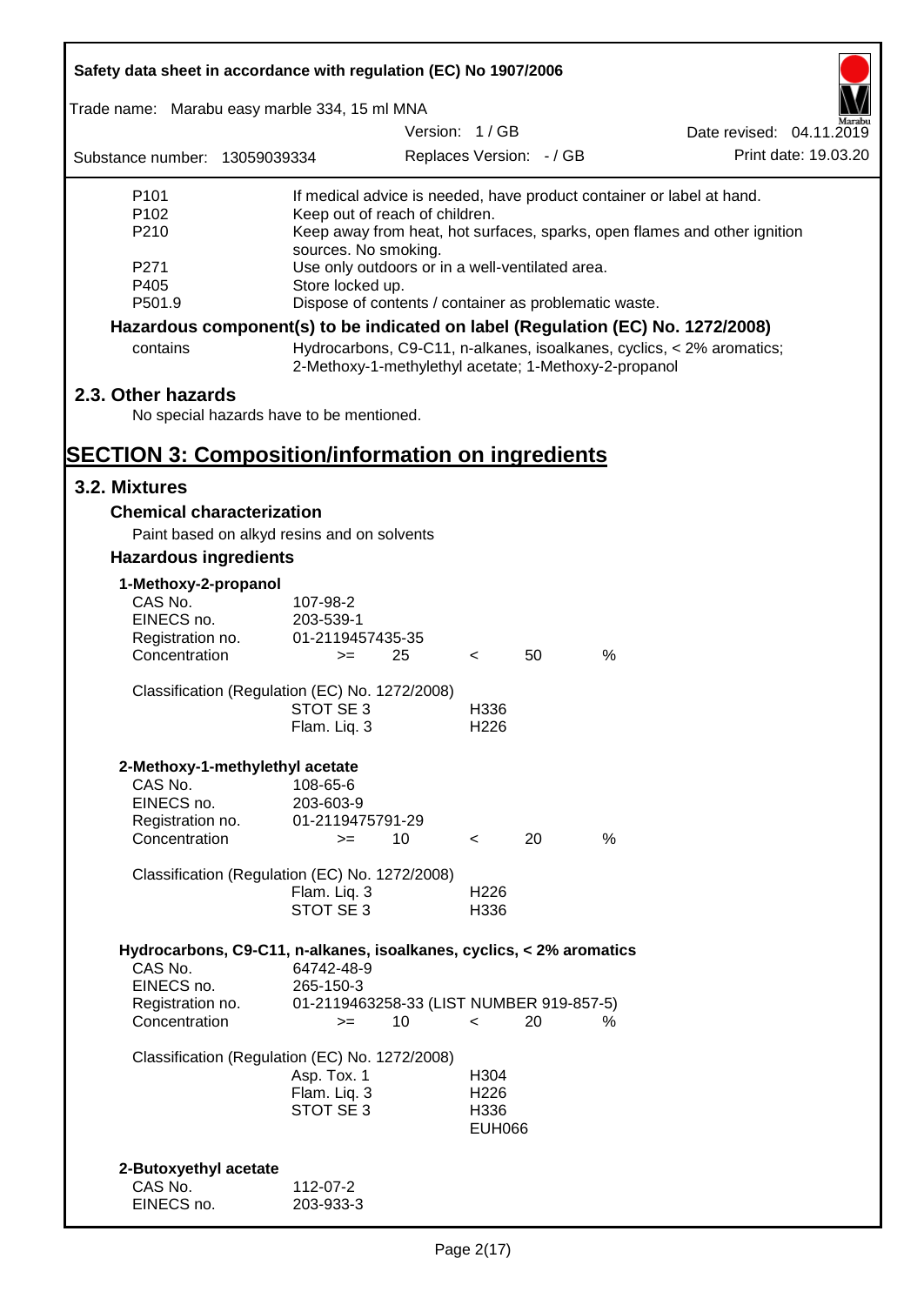# **Safety data sheet in accordance with regulation (EC) No 1907/2006** Substance number: 13059039334 Version: 1 / GB Replaces Version:  $-$  / GB Print date: 19.03.20 Date revised: 04.11.2019 Trade name: Marabu easy marble 334, 15 ml MNA Registration no. 01-2119475112-47  $\text{Concentration}$   $\geq$  1 < 10 % Classification (Regulation (EC) No. 1272/2008) Acute Tox. 4 H332 Acute Tox. 4 H312 Acute Tox. 4 H302 **2-Methoxypropanol** CAS No. 1589-47-5 EINECS no. 216-455-5  $\text{Concentration}$   $\rightarrow$  0.1 < 0.3 % Classification (Regulation (EC) No. 1272/2008) Skin Irrit. 2 H315 STOT SE 3 H335 Repr. 1B H360D Flam. Liq. 3 H226 Eye Dam. 1 H318

# **SECTION 4: First aid measures**

# **4.1. Description of first aid measures**

### **General information**

In all cases of doubt, or when symptoms persist, seek medical attention. Never give anything by mouth to an unconscious person. If unconscious place in recovery position and seek medical advice.

#### **After inhalation**

Remove to fresh air, keep patient warm and at rest. If breathing is irregular or stopped, administer artificial respiration.

#### **After skin contact**

Remove contaminated clothing. Wash skin thoroughly with soap and water or use recognised skin cleanser. Do NOT use solvents or thinners.

#### **After eye contact**

Remove contact lenses, irrigate copiously with clean, fresh water, holding the eyelids apart for at least 10 minutes and seek immediate medical advice.

#### **After ingestion**

If accidentally swallowed rinse the mouth with plenty of water (only if the person is conscious) and obtain immediate medical attention. Keep at rest. Do NOT induce vomiting.

# **4.2. Most important symptoms and effects, both acute and delayed**

Until now no symptoms known so far.

# **4.3. Indication of any immediate medical attention and special treatment needed**

## **Hints for the physician / treatment**

Treat symptomatically

# **SECTION 5: Firefighting measures**

## **5.1. Extinguishing media**

## **Suitable extinguishing media**

Recommended: alcohol resistant foam, CO2, powders, water spray/mist, Not be used for safety reasons: water jet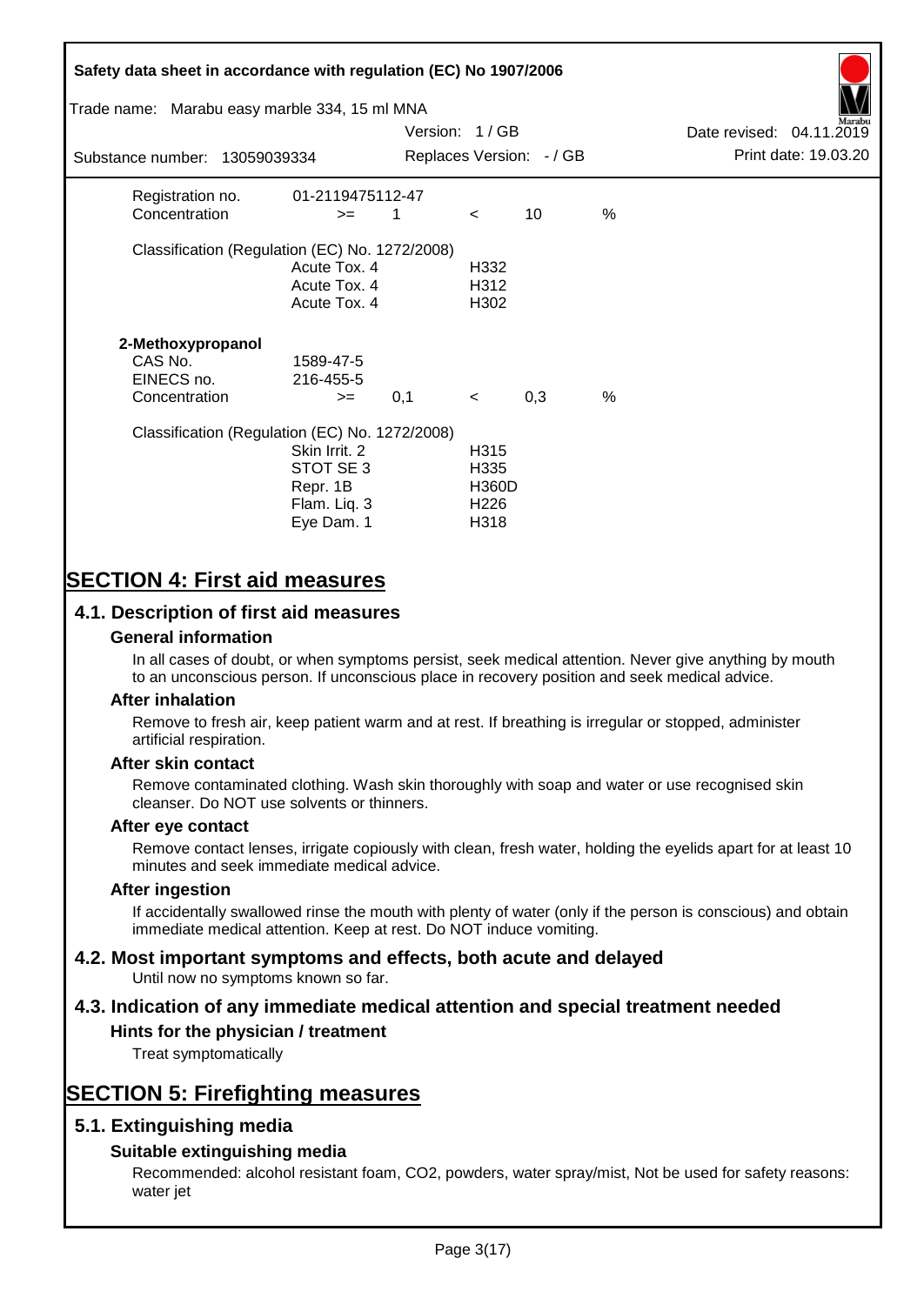**Safety data sheet in accordance with regulation (EC) No 1907/2006**

Trade name: Marabu easy marble 334, 15 ml MNA

Version: 1 / GB

Replaces Version: - / GB Print date: 19.03.20 Date revised: 04.11.2

Substance number: 13059039334

## **5.2. Special hazards arising from the substance or mixture**

In the event of fire the following can be released: Carbon dioxide (CO2); Carbon monoxide (CO); dense black smoke; Nitrogen oxides (NOx)

## **5.3. Advice for firefighters**

## **Special protective equipment for fire-fighting**

Cool closed containers exposed to fire with water. Do not allow run-off from fire fighting to enter drains or water courses.

# **SECTION 6: Accidental release measures**

#### **6.1. Personal precautions, protective equipment and emergency procedures**

Exclude sources of ignition and ventilate the area. Avoid breathing vapours. Refer to protective measures listed in Sections 7 and 8.

#### **6.2. Environmental precautions**

Do not allow to enter drains or waterways. If the product contaminates lakes, rivers or sewage, inform appropriate authorities in accordance with local regulations.

#### **6.3. Methods and material for containment and cleaning up**

Contain and collect spillage with non-combustible absorbent materials, e.g. sand, earth, vermiculite, diatomaceous earth and place in container for disposal according to local regulations (see section 13). Clean preferably with a detergent - avoid use of solvents.

#### **6.4. Reference to other sections**

Information regarding Safe handling, see Section 7. Information regarding personal protective measures, see Section 8. Information regarding waste disposal, see Section 13.

# **SECTION 7: Handling and storage**

## **7.1. Precautions for safe handling**

## **Advice on safe handling**

Prevent the creation of flammable or explosive concentrations of vapour in air and avoid vapour concentration higher than the occupational exposure limits. In addition, the product should only be used in areas from which all naked lights and other sources of ignition have been excluded. Electrical equipment should be protected to the appropriate standard. Mixture may charge electrostatically: always use earthing leads when transferring from one container to another. Operators should wear anti-static footwear and clothing and floors should be of the conducting type. Isolate from sources of heat, sparks and open flame. No sparking tools should be used. Avoid skin and eye contact. Avoid the inhalation of particulates and spray mist arising from the application of this mixture. Smoking, eating and drinking shall be prohibited in application area. For personal protection see Section 8. Never use pressure to empty: container is not a pressure vessel. Always keep in containers of same material as the original one. Comply with the health and safety at work laws. Do not allow to enter drains or water courses.

#### **Advice on protection against fire and explosion**

Vapours are heavier than air and may spread along floors. Vapours may form explosive mixtures with air.

#### **Classification of fires / temperature class / Ignition group / Dust explosion class**

Classification of fires B (Combustible liquid substances) Temperature class T4

# **7.2. Conditions for safe storage, including any incompatibilities Requirements for storage rooms and vessels**

Electrical installations/working materials must comply with the local applied technological safety standards. Storage rooms in which filling operations take place must have a conducting floor. Store in accordance with national regulation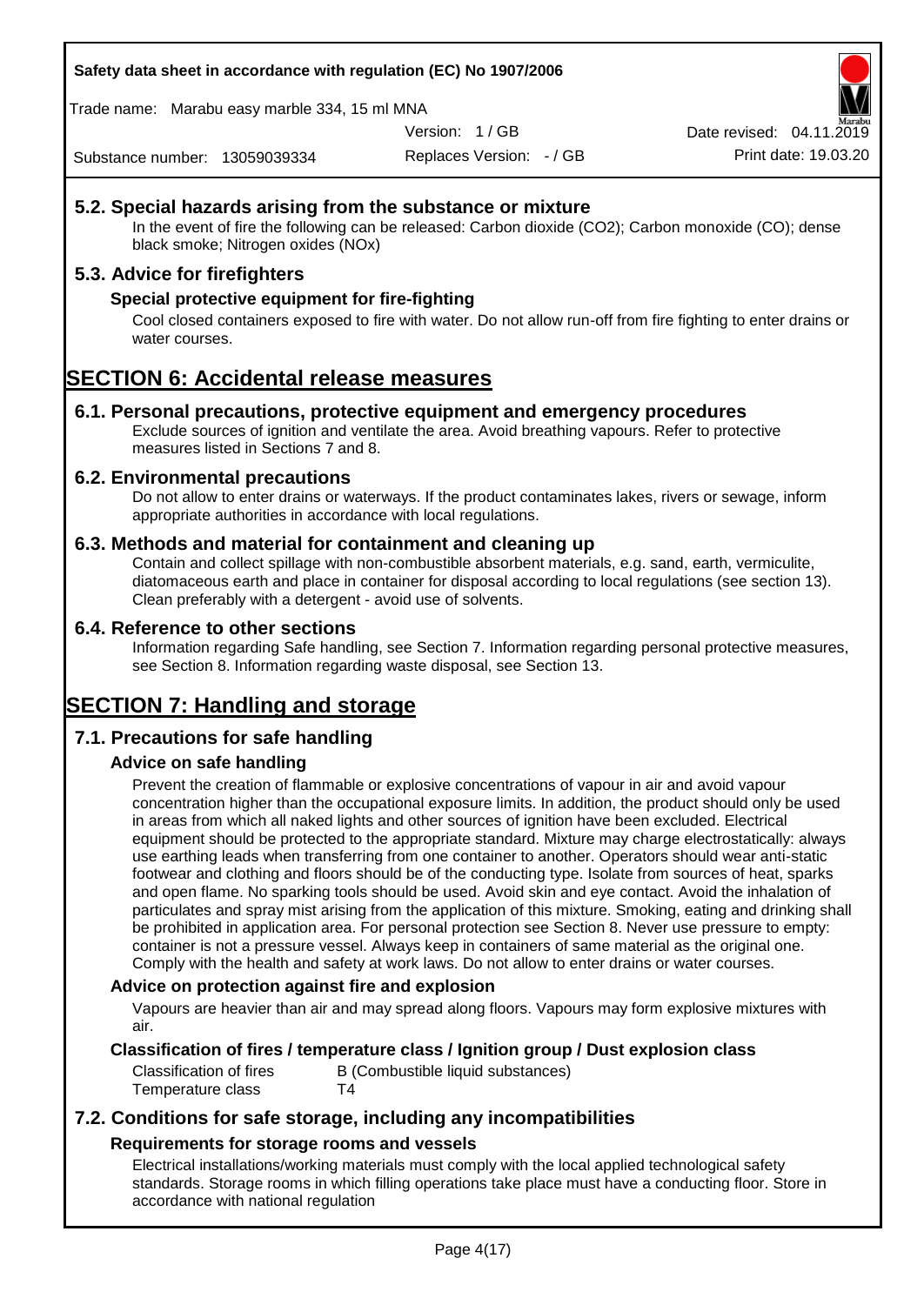| Safety data sheet in accordance with regulation (EC) No 1907/2006                                                                                                                                                                                  |                     |                                        |            |                  |                          |
|----------------------------------------------------------------------------------------------------------------------------------------------------------------------------------------------------------------------------------------------------|---------------------|----------------------------------------|------------|------------------|--------------------------|
| Trade name: Marabu easy marble 334, 15 ml MNA                                                                                                                                                                                                      |                     |                                        |            |                  |                          |
|                                                                                                                                                                                                                                                    |                     | Version: 1/GB                          |            |                  | Date revised: 04.11.2019 |
| Substance number: 13059039334                                                                                                                                                                                                                      |                     | Replaces Version: - / GB               |            |                  | Print date: 19.03.20     |
| Hints on storage assembly                                                                                                                                                                                                                          |                     |                                        |            |                  |                          |
| Store away from oxidising agents, from strongly alkaline and strongly acid materials.                                                                                                                                                              |                     |                                        |            |                  |                          |
| Further information on storage conditions                                                                                                                                                                                                          |                     |                                        |            |                  |                          |
| Observe label precautions. Store between 15 and 30 °C in a dry, well ventilated place away from                                                                                                                                                    |                     |                                        |            |                  |                          |
| sources of heat and direct sunlight. Keep container tightly closed. Keep away from sources of ignition.<br>No smoking. Prevent unauthorised access. Containers which are opened must be carefully resealed and<br>kept upright to prevent leakage. |                     |                                        |            |                  |                          |
| 7.3. Specific end use(s)<br>Paint                                                                                                                                                                                                                  |                     |                                        |            |                  |                          |
| <b>SECTION 8: Exposure controls/personal protection</b>                                                                                                                                                                                            |                     |                                        |            |                  |                          |
| 8.1. Control parameters                                                                                                                                                                                                                            |                     |                                        |            |                  |                          |
| <b>Exposure limit values</b>                                                                                                                                                                                                                       |                     |                                        |            |                  |                          |
| 2-Methoxy-1-methylethyl acetate<br>List                                                                                                                                                                                                            | EH40                |                                        |            |                  |                          |
| <b>Type</b>                                                                                                                                                                                                                                        | <b>WEL</b>          |                                        |            |                  |                          |
| Value                                                                                                                                                                                                                                              | 274                 | mg/m <sup>3</sup>                      | 50         | ppm(V)           |                          |
| Short term exposure limit                                                                                                                                                                                                                          | 548                 | mg/m <sup>3</sup>                      | 100        | ppm(V)           |                          |
| Skin resorption / sensibilisation: Sk;                                                                                                                                                                                                             |                     | <b>Status: 2011</b>                    |            |                  |                          |
| 1-Methoxy-2-propanol                                                                                                                                                                                                                               |                     |                                        |            |                  |                          |
| List                                                                                                                                                                                                                                               | EH40                |                                        |            |                  |                          |
| <b>Type</b>                                                                                                                                                                                                                                        | WEL                 |                                        |            |                  |                          |
| Value<br>Short term exposure limit                                                                                                                                                                                                                 | 375<br>560          | mg/m <sup>3</sup><br>mg/m <sup>3</sup> | 100<br>150 | ppm(V)<br>ppm(V) |                          |
| Skin resorption / sensibilisation: Sk;                                                                                                                                                                                                             |                     | <b>Status: 2011</b>                    |            |                  |                          |
| 2-Butoxyethyl acetate                                                                                                                                                                                                                              |                     |                                        |            |                  |                          |
| List                                                                                                                                                                                                                                               | EH40                |                                        |            |                  |                          |
| Type                                                                                                                                                                                                                                               | WEL                 |                                        |            |                  |                          |
| Value                                                                                                                                                                                                                                              | 133                 |                                        | 20         | ppm(V)           |                          |
| Short term exposure limit                                                                                                                                                                                                                          | 332                 |                                        | 50         | ppm(V)           |                          |
| Skin resorption / sensibilisation: Sk;                                                                                                                                                                                                             |                     | <b>Status: 2011</b>                    |            |                  |                          |
| <b>Derived No/Minimal Effect Levels (DNEL/DMEL)</b>                                                                                                                                                                                                |                     |                                        |            |                  |                          |
| Hydrocarbons, C9-C11, n-alkanes, isoalkanes, cyclics, < 2% aromatics                                                                                                                                                                               |                     |                                        |            |                  |                          |
| Type of value                                                                                                                                                                                                                                      |                     | Derived No Effect Level (DNEL)         |            |                  |                          |
| Reference group<br>Duration of exposure                                                                                                                                                                                                            | Worker<br>Long term |                                        |            |                  |                          |
| Route of exposure                                                                                                                                                                                                                                  | dermal              |                                        |            |                  |                          |
| Mode of action                                                                                                                                                                                                                                     |                     | Systemic effects                       |            |                  |                          |
| Concentration                                                                                                                                                                                                                                      |                     | 300                                    |            | mg/kg            |                          |
| Type of value                                                                                                                                                                                                                                      |                     | Derived No Effect Level (DNEL)         |            |                  |                          |
| Reference group                                                                                                                                                                                                                                    | Consumer            |                                        |            |                  |                          |
| Duration of exposure                                                                                                                                                                                                                               | Long term           |                                        |            |                  |                          |
| Route of exposure                                                                                                                                                                                                                                  | oral                |                                        |            |                  |                          |
| Mode of action<br>Concentration                                                                                                                                                                                                                    |                     | Systemic effects<br>300                |            | mg/kg            |                          |
| Type of value                                                                                                                                                                                                                                      |                     | Derived No Effect Level (DNEL)         |            |                  |                          |
| Reference group                                                                                                                                                                                                                                    | Consumer            |                                        |            |                  |                          |
| Duration of exposure                                                                                                                                                                                                                               | Long term           |                                        |            |                  |                          |
| Route of exposure                                                                                                                                                                                                                                  | dermal              |                                        |            |                  |                          |
| Mode of action                                                                                                                                                                                                                                     |                     | Systemic effects                       |            |                  |                          |
| Concentration                                                                                                                                                                                                                                      |                     | 300                                    |            | mg/kg            |                          |

Г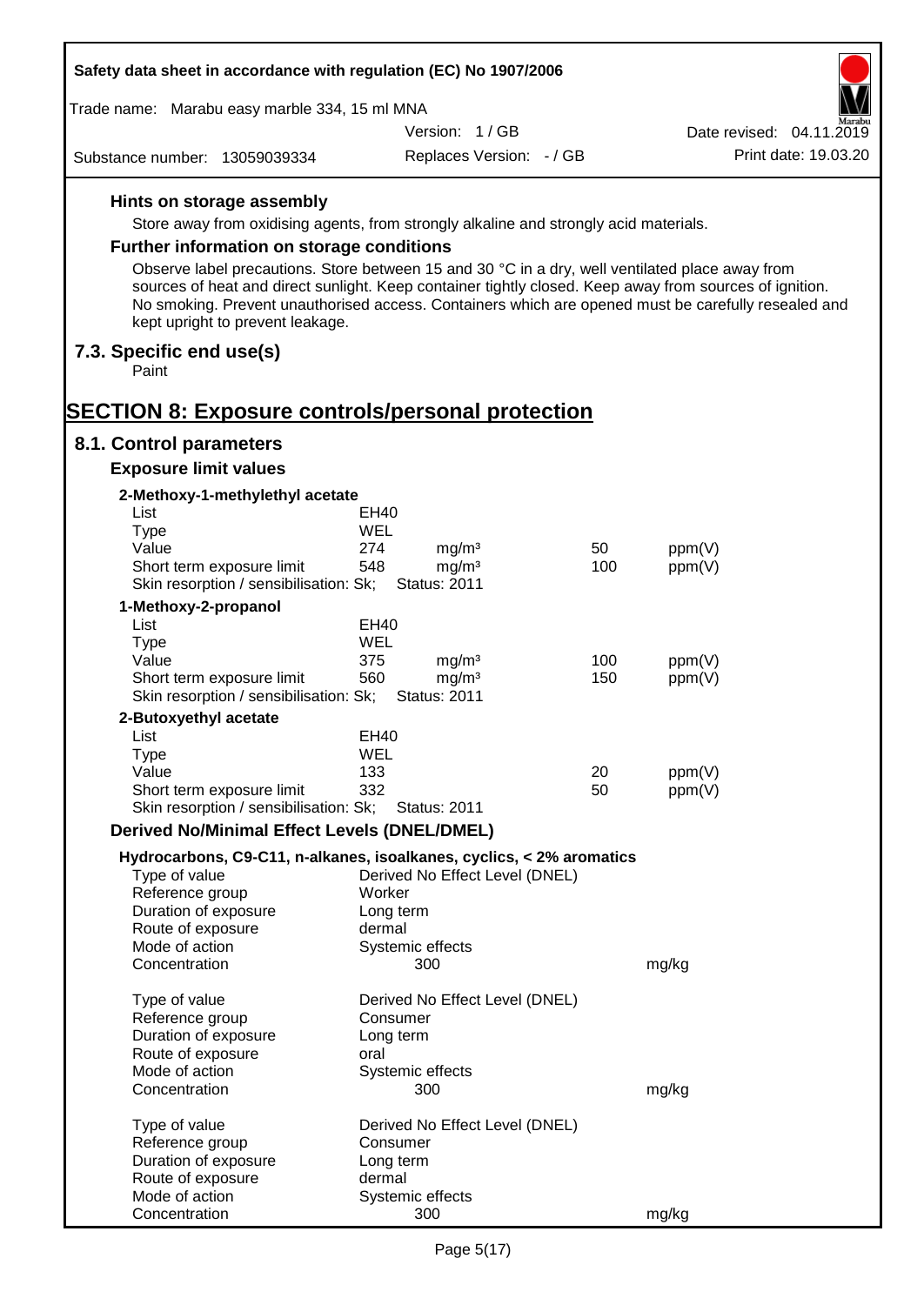| Trade name: Marabu easy marble 334, 15 ml MNA |                                |                          |
|-----------------------------------------------|--------------------------------|--------------------------|
|                                               | Version: 1/GB                  | Date revised: 04.11.2019 |
| Substance number: 13059039334                 | Replaces Version: - / GB       | Print date: 19.03.20     |
|                                               |                                |                          |
| Type of value                                 | Derived No Effect Level (DNEL) |                          |
| Reference group                               | Consumer                       |                          |
| Duration of exposure                          | Long term<br>inhalative        |                          |
| Route of exposure<br>Mode of action           | Systemic effects               |                          |
| Concentration                                 | 900                            | mg/m <sup>3</sup>        |
| Type of value                                 | Derived No Effect Level (DNEL) |                          |
| Reference group                               | Worker                         |                          |
| Duration of exposure                          | Long term                      |                          |
| Route of exposure                             | inhalative                     |                          |
| Mode of action                                | Systemic effects               |                          |
| Concentration                                 | 1500                           | mg/m <sup>3</sup>        |
| 2-Methoxy-1-methylethyl acetate               |                                |                          |
| Type of value                                 | Derived No Effect Level (DNEL) |                          |
| Reference group                               | Worker                         |                          |
| Duration of exposure                          | Long term                      |                          |
| Route of exposure                             | dermal                         |                          |
| Mode of action                                | Systemic effects               |                          |
| Concentration                                 | 796                            | mg/kg/d                  |
| Type of value                                 | Derived No Effect Level (DNEL) |                          |
| Reference group                               | Worker                         |                          |
| Duration of exposure                          | Long term                      |                          |
| Route of exposure                             | inhalative                     |                          |
| Mode of action                                | Systemic effects               |                          |
| Concentration                                 | 275                            | mg/m <sup>3</sup>        |
| Type of value                                 | Derived No Effect Level (DNEL) |                          |
| Reference group                               | Consumer                       |                          |
| Duration of exposure                          | Long term                      |                          |
| Route of exposure                             | dermal                         |                          |
| Mode of action                                | Systemic effects               |                          |
| Concentration                                 | 320                            | mg/kg/d                  |
| Type of value                                 | Derived No Effect Level (DNEL) |                          |
| Reference group                               | Consumer                       |                          |
| Duration of exposure                          | Long term                      |                          |
| Route of exposure                             | inhalative                     |                          |
| Mode of action                                | Systemic effects               |                          |
| Concentration                                 | 33                             | mg/m <sup>3</sup>        |
| Type of value                                 | Derived No Effect Level (DNEL) |                          |
| Reference group                               | Consumer                       |                          |
| Duration of exposure                          | Long term                      |                          |
| Route of exposure                             | inhalative                     |                          |
| Mode of action                                | Local effects                  |                          |
| Concentration                                 | 33                             | mg/m <sup>3</sup>        |
| Type of value                                 | Derived No Effect Level (DNEL) |                          |
| Reference group                               | Consumer                       |                          |
| Duration of exposure                          | Long term                      |                          |
| Route of exposure                             | oral                           |                          |
| Mode of action                                | Systemic effects               |                          |
| Concentration                                 | 36                             | mg/kg/d                  |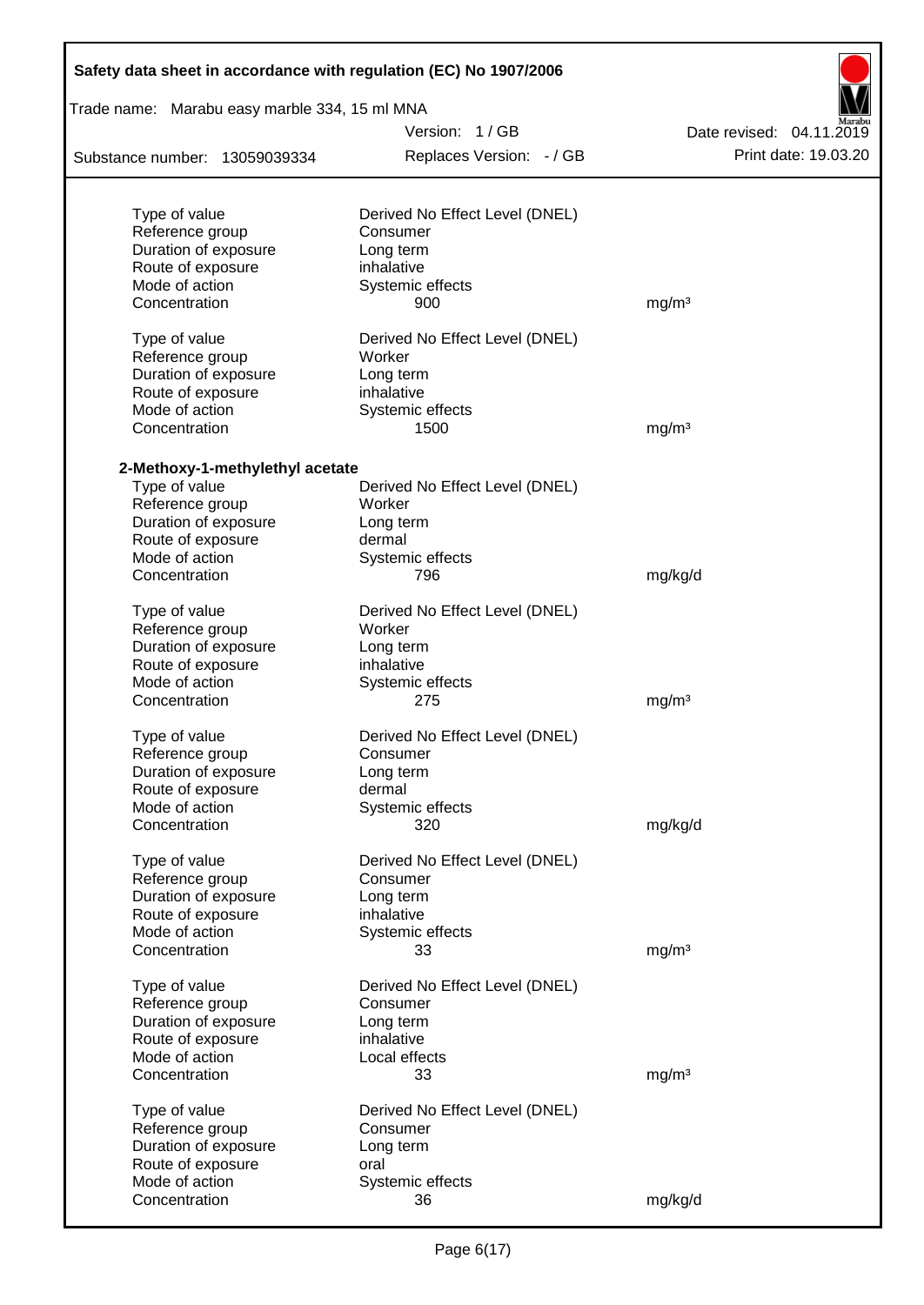| Safety data sheet in accordance with regulation (EC) No 1907/2006 |                                |                          |
|-------------------------------------------------------------------|--------------------------------|--------------------------|
| Trade name: Marabu easy marble 334, 15 ml MNA                     |                                |                          |
|                                                                   | Version: 1/GB                  | Date revised: 04.11.2019 |
| Substance number: 13059039334                                     | Replaces Version: - / GB       | Print date: 19.03.20     |
| Type of value                                                     | Derived No Effect Level (DNEL) |                          |
| Reference group                                                   | Worker                         |                          |
| Duration of exposure                                              | Lifetime                       |                          |
| Route of exposure                                                 | inhalative                     |                          |
| Mode of action                                                    | Local effects                  |                          |
| Concentration                                                     | 550                            | mg/m <sup>3</sup>        |
| 1-Methoxy-2-propanol                                              |                                |                          |
| Type of value                                                     | Derived No Effect Level (DNEL) |                          |
| Reference group                                                   | Worker                         |                          |
| Duration of exposure                                              | Acute                          |                          |
| Route of exposure                                                 | inhalative                     |                          |
| Mode of action                                                    | Local effects                  |                          |
| Concentration                                                     | 553,5                          | mg/m <sup>3</sup>        |
| Type of value                                                     | Derived No Effect Level (DNEL) |                          |
| Reference group<br>Duration of exposure                           | Worker                         |                          |
| Route of exposure                                                 | Long term<br>dermal            |                          |
| Mode of action                                                    | Systemic effects               |                          |
| Concentration                                                     | 50,6                           | mg/person/               |
|                                                                   |                                | d                        |
| Type of value                                                     | Derived No Effect Level (DNEL) |                          |
| Reference group                                                   | Worker                         |                          |
| Duration of exposure                                              | Long term                      |                          |
| Route of exposure                                                 | inhalative                     |                          |
| Mode of action                                                    | Systemic effects               |                          |
| Concentration                                                     | 369                            | mg/m <sup>3</sup>        |
| Type of value                                                     | Derived No Effect Level (DNEL) |                          |
| Reference group                                                   | <b>General Population</b>      |                          |
| Duration of exposure                                              | Long term                      |                          |
| Route of exposure                                                 | dermal                         |                          |
| Mode of action                                                    | Systemic effects               |                          |
| Concentration                                                     | 18,1                           | mg/kg                    |
| Type of value                                                     | Derived No Effect Level (DNEL) |                          |
| Reference group                                                   | <b>General Population</b>      |                          |
| Duration of exposure                                              | Long term                      |                          |
| Route of exposure                                                 | inhalative                     |                          |
| Mode of action<br>Concentration                                   | Systemic effects<br>43,9       | mg/m <sup>3</sup>        |
| Type of value                                                     | Derived No Effect Level (DNEL) |                          |
| Reference group                                                   | <b>General Population</b>      |                          |
| Duration of exposure                                              | Long term                      |                          |
| Route of exposure                                                 | oral                           |                          |
| Mode of action                                                    | Systemic effects               |                          |
| Concentration                                                     | 3,3                            | mg/kg/d                  |
| 2-Butoxyethyl acetate                                             |                                |                          |
| Reference substance                                               | 2-Butoxyethyl acetate          |                          |
| Type of value                                                     | Derived No Effect Level (DNEL) |                          |
| Reference group                                                   | Worker                         |                          |
| Duration of exposure                                              | Long term                      |                          |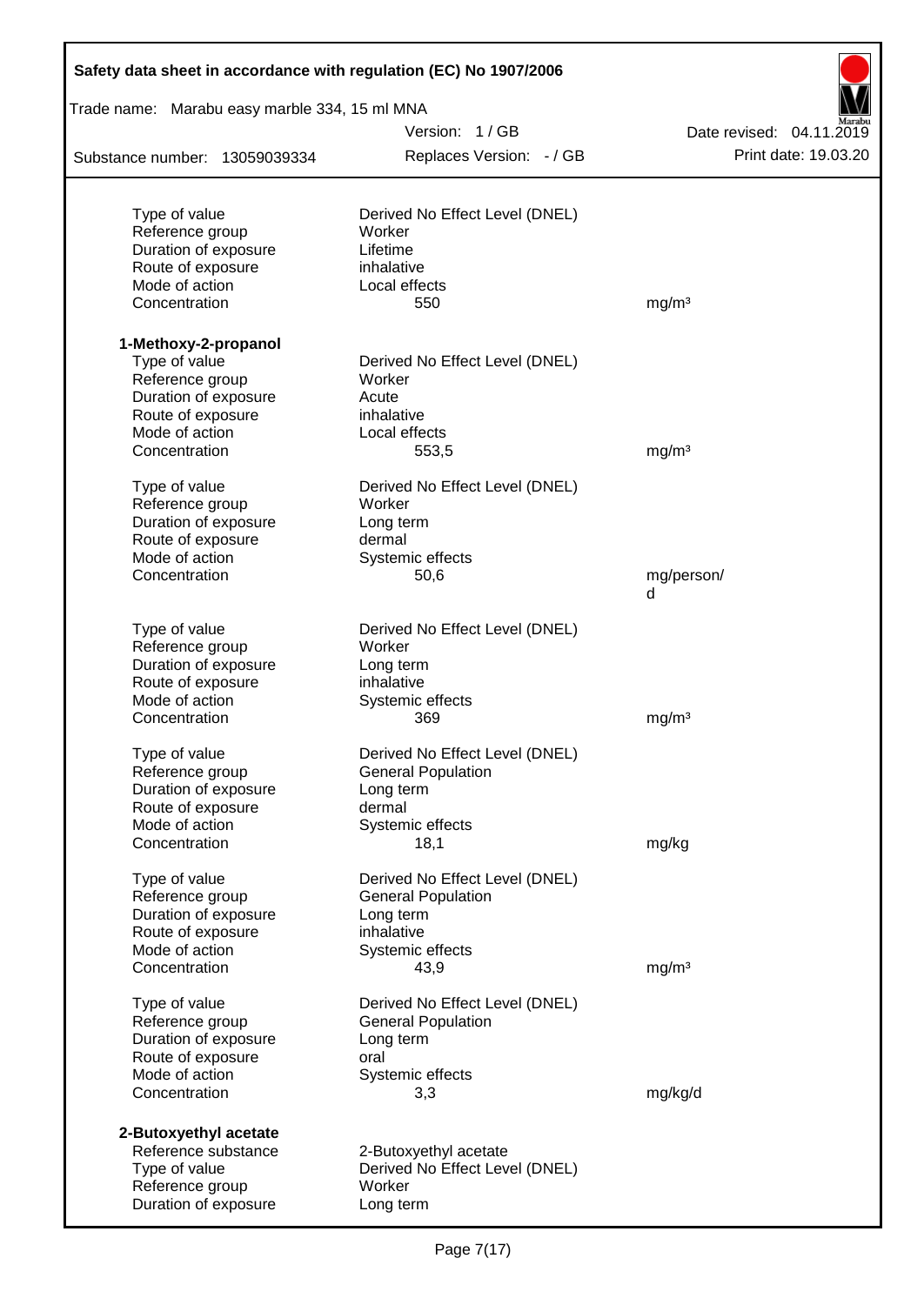| Safety data sheet in accordance with regulation (EC) No 1907/2006 |                                                         |                                                  |
|-------------------------------------------------------------------|---------------------------------------------------------|--------------------------------------------------|
| Trade name: Marabu easy marble 334, 15 ml MNA                     |                                                         |                                                  |
| Substance number: 13059039334                                     | Version: 1/GB<br>Replaces Version: - / GB               | Date revised: 04.11.2019<br>Print date: 19.03.20 |
| Route of exposure                                                 | inhalative                                              |                                                  |
| Mode of action                                                    | Systemic effects                                        |                                                  |
| Concentration                                                     | 133                                                     | mg/m <sup>3</sup>                                |
|                                                                   | 2-Butoxyethyl acetate                                   |                                                  |
| Type of value                                                     | Derived No Effect Level (DNEL)                          |                                                  |
| Reference group                                                   | Worker                                                  |                                                  |
| Duration of exposure                                              | Short term                                              |                                                  |
| Route of exposure<br>Mode of action                               | inhalative                                              |                                                  |
| Concentration                                                     | Local effects<br>333                                    | mg/m <sup>3</sup>                                |
|                                                                   |                                                         |                                                  |
|                                                                   | 2-Butoxyethyl acetate                                   |                                                  |
| Type of value                                                     | Derived No Effect Level (DNEL)                          |                                                  |
| Reference group<br>Duration of exposure                           | Worker<br>Long term                                     |                                                  |
| Route of exposure                                                 | dermal                                                  |                                                  |
| Mode of action                                                    | Systemic effects                                        |                                                  |
| Concentration                                                     | 169                                                     | mg/kg/d                                          |
|                                                                   | 2-Butoxyethyl acetate                                   |                                                  |
| Type of value                                                     | Derived No Effect Level (DNEL)                          |                                                  |
| Reference group                                                   | Worker                                                  |                                                  |
| Duration of exposure                                              | Short term                                              |                                                  |
| Route of exposure                                                 | dermal                                                  |                                                  |
| Mode of action                                                    | Systemic effects                                        |                                                  |
| Concentration                                                     | 120                                                     | mg/kg/d                                          |
|                                                                   | 2-Butoxyethyl acetate                                   |                                                  |
| Type of value                                                     | Derived No Effect Level (DNEL)                          |                                                  |
| Reference group                                                   | <b>General Population</b>                               |                                                  |
| Duration of exposure<br>Route of exposure                         | Long term<br>inhalative                                 |                                                  |
| Mode of action                                                    | Systemic effects                                        |                                                  |
| Concentration                                                     | 80                                                      | mg/m <sup>3</sup>                                |
|                                                                   |                                                         |                                                  |
| Type of value                                                     | 2-Butoxyethyl acetate<br>Derived No Effect Level (DNEL) |                                                  |
| Reference group                                                   | <b>General Population</b>                               |                                                  |
| Duration of exposure                                              | Short term                                              |                                                  |
| Route of exposure                                                 | inhalative                                              |                                                  |
| Mode of action                                                    | Local effects                                           |                                                  |
| Concentration                                                     | 200                                                     | mg/m <sup>3</sup>                                |
|                                                                   | 2-Butoxyethyl acetate                                   |                                                  |
| Type of value                                                     | Derived No Effect Level (DNEL)                          |                                                  |
| Reference group                                                   | <b>General Population</b>                               |                                                  |
| Duration of exposure<br>Route of exposure                         | Long term<br>dermal                                     |                                                  |
| Mode of action                                                    | Systemic effects                                        |                                                  |
| Concentration                                                     | 102                                                     | mg/kg/d                                          |
|                                                                   |                                                         |                                                  |
| Type of value                                                     | 2-Butoxyethyl acetate<br>Derived No Effect Level (DNEL) |                                                  |
| Reference group                                                   | <b>General Population</b>                               |                                                  |
| Duration of exposure                                              | Short term                                              |                                                  |
| Route of exposure                                                 | dermal                                                  |                                                  |
| Mode of action                                                    | Systemic effects                                        |                                                  |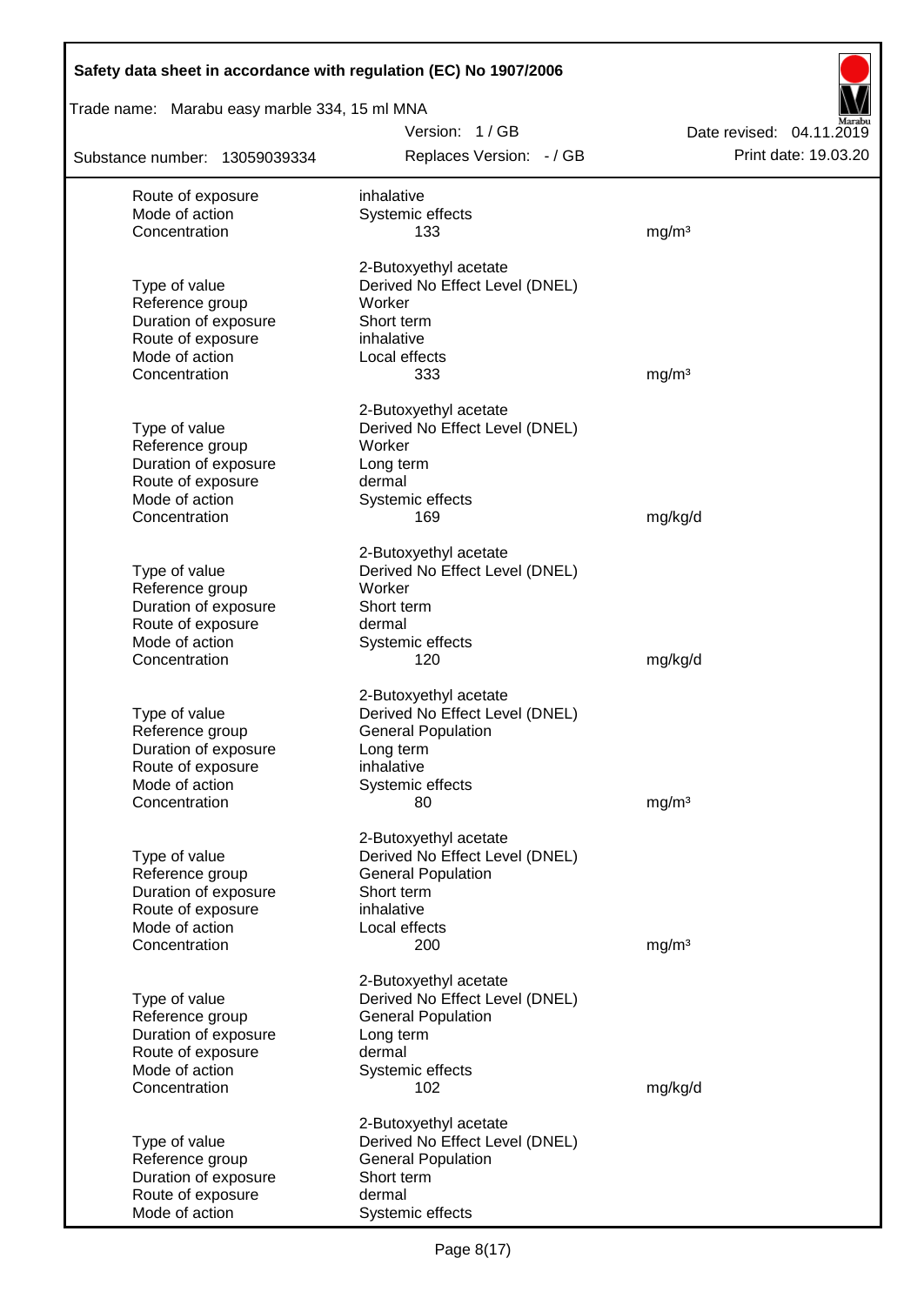| Safety data sheet in accordance with regulation (EC) No 1907/2006                                                |                                                                                                                                      |                          |
|------------------------------------------------------------------------------------------------------------------|--------------------------------------------------------------------------------------------------------------------------------------|--------------------------|
| Trade name: Marabu easy marble 334, 15 ml MNA                                                                    |                                                                                                                                      |                          |
|                                                                                                                  | Version: 1/GB                                                                                                                        | Date revised: 04.11.2019 |
| Substance number: 13059039334                                                                                    | Replaces Version: - / GB                                                                                                             | Print date: 19.03.20     |
| Concentration                                                                                                    | 72                                                                                                                                   | mg/kg/d                  |
| Type of value<br>Reference group<br>Duration of exposure<br>Route of exposure<br>Mode of action<br>Concentration | 2-Butoxyethyl acetate<br>Derived No Effect Level (DNEL)<br><b>General Population</b><br>Long term<br>oral<br>Systemic effects<br>8,6 | mg/kg/d                  |
| Type of value<br>Reference group<br>Duration of exposure<br>Route of exposure<br>Mode of action<br>Concentration | 2-Butoxyethyl acetate<br>Derived No Effect Level (DNEL)<br><b>General Population</b><br>Short term<br>oral<br>Systemic effects<br>36 | mg/kg/d                  |
| <b>Predicted No Effect Concentration (PNEC)</b>                                                                  |                                                                                                                                      |                          |
| 2-Methoxy-1-methylethyl acetate<br>Reference substance<br>Type of value<br><b>Type</b><br>Concentration          | 2-Methoxy-1-methylethyl acetate<br><b>PNEC</b><br>Freshwater<br>0,635                                                                | mg/l                     |
| Type of value<br>Type<br>Concentration                                                                           | <b>PNEC</b><br>Freshwater sediment<br>3,29                                                                                           | mg/kg                    |
| Type of value<br><b>Type</b><br>Concentration<br>Source                                                          | <b>PNEC</b><br>Soil<br>0,29<br>Literature value                                                                                      | mg/kg                    |
| Type of value<br><b>Type</b><br>Concentration<br>Source                                                          | <b>PNEC</b><br>Sewage treatment plant (STP)<br>100<br>Literature value                                                               | mg/l                     |
| Type of value<br><b>Type</b><br>Concentration<br>Source                                                          | <b>PNEC</b><br>Marine sediment<br>0,329<br>Literature value                                                                          | mg/kg                    |
| Type of value<br><b>Type</b><br>Concentration                                                                    | <b>PNEC</b><br>Saltwater<br>0,0635                                                                                                   | mg/l                     |
| 1-Methoxy-2-propanol<br>Type of value<br><b>Type</b><br>Concentration                                            | <b>PNEC</b><br>Freshwater<br>10                                                                                                      | mg/l                     |
| Type of value<br><b>Type</b><br>Concentration                                                                    | <b>PNEC</b><br>Water<br>41,6                                                                                                         | mg/kg                    |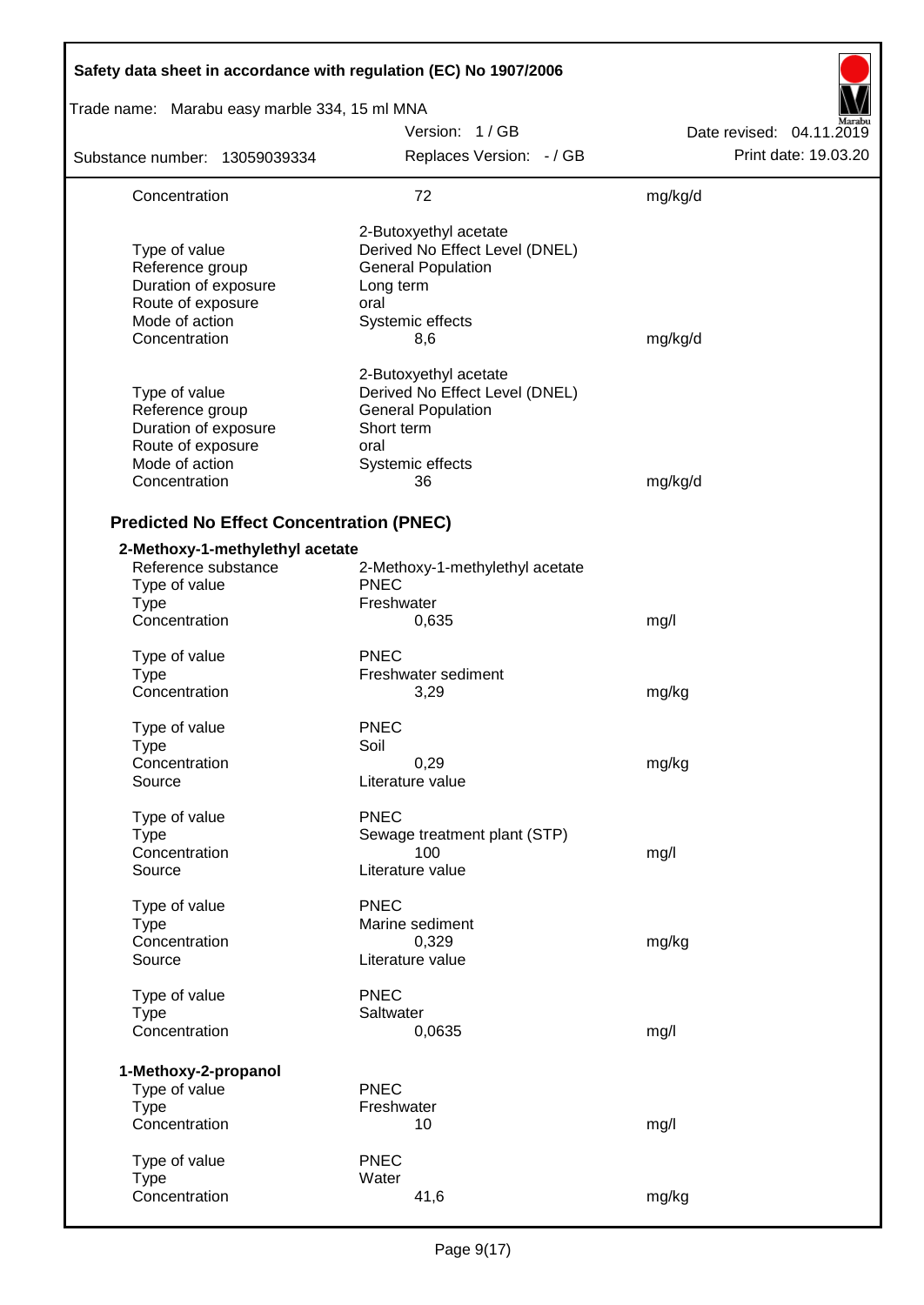| Safety data sheet in accordance with regulation (EC) No 1907/2006                                       |                                                                                      |                                                  |
|---------------------------------------------------------------------------------------------------------|--------------------------------------------------------------------------------------|--------------------------------------------------|
| Trade name: Marabu easy marble 334, 15 ml MNA                                                           |                                                                                      |                                                  |
| Substance number: 13059039334                                                                           | Version: 1/GB<br>Replaces Version: - / GB                                            | Date revised: 04.11.2019<br>Print date: 19.03.20 |
| Type of value<br><b>Type</b><br>Concentration                                                           | <b>PNEC</b><br>Sediment<br>41,6                                                      | mg/kg                                            |
| Type of value<br><b>Type</b><br>Concentration                                                           | <b>PNEC</b><br>Marine sediment<br>4,17                                               | mg/kg                                            |
| Type of value<br><b>Type</b><br>Concentration                                                           | <b>PNEC</b><br>Soil<br>2,47                                                          | mg/kg                                            |
| Type of value<br><b>Type</b><br>Concentration                                                           | <b>PNEC</b><br>Sewage treatment plant (STP)<br>100                                   | mg/l                                             |
| 2-Butoxyethyl acetate<br>Reference substance<br>Type of value<br><b>Type</b><br>Concentration<br>Source | 2-Butoxyethyl acetate<br><b>PNEC</b><br>Water<br>0,304<br>Literature value           | mg/l                                             |
| Type of value<br><b>Type</b><br>Concentration<br>Source                                                 | 2-Butoxyethyl acetate<br><b>PNEC</b><br>Aquatic<br>0,0304<br>Literature value        | g/l                                              |
| Type of value<br><b>Type</b><br>Concentration<br>Source                                                 | 2-Butoxyethyl acetate<br><b>PNEC</b><br>Sediment<br>2,03<br>Literature value         | mg/kg                                            |
| Type of value<br><b>Type</b><br>Concentration<br>Source                                                 | 2-Butoxyethyl acetate<br><b>PNEC</b><br>Marine sediment<br>0,203<br>Literature value | mg/kg                                            |
| Type of value<br><b>Type</b><br>Concentration<br>Source                                                 | 2-Butoxyethyl acetate<br><b>PNEC</b><br>Soil<br>0,68<br>Literature value             | mg/kg                                            |

# **8.2. Exposure controls**

## **Exposure controls**

Provide adequate ventilation. Where reasonably practicable this should be achieved by the use of local exhaust ventilation and good general extraction. If these are not sufficient to maintain concentrations of particulates and solvent vapour below the OEL, suitable respiratory protection must be worn.

#### **Respiratory protection**

If workers are exposed to concentrations above the exposure limit they must use appropriate, certified respirators. Full mask, filter A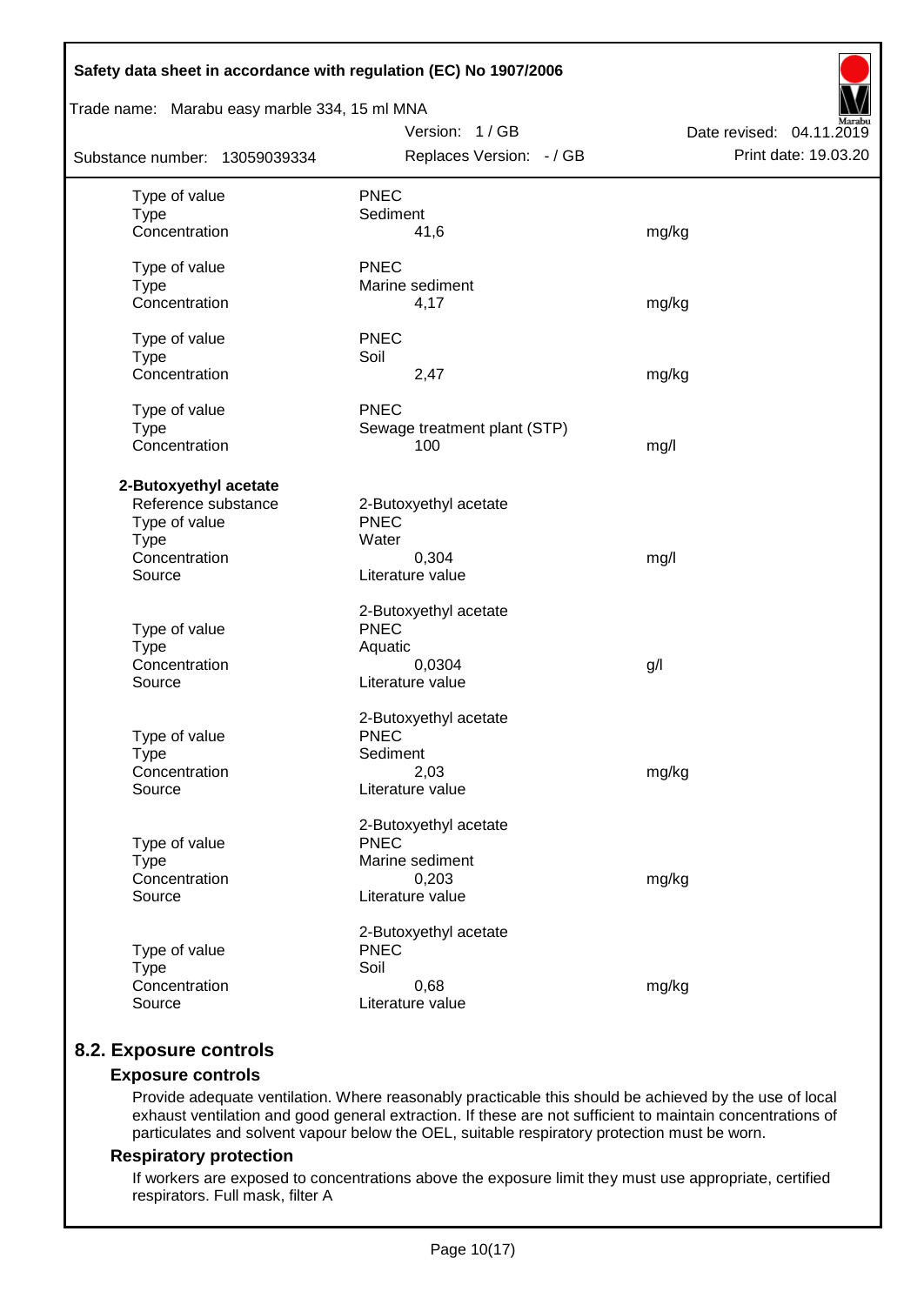| Safety data sheet in accordance with regulation (EC) No 1907/2006                                                                                                                                                                                                                         |                                                  |                                                                                                                                                                                                                                                                                                                                                                                                                                                                                                                                                                                                                                                                                                                                 |
|-------------------------------------------------------------------------------------------------------------------------------------------------------------------------------------------------------------------------------------------------------------------------------------------|--------------------------------------------------|---------------------------------------------------------------------------------------------------------------------------------------------------------------------------------------------------------------------------------------------------------------------------------------------------------------------------------------------------------------------------------------------------------------------------------------------------------------------------------------------------------------------------------------------------------------------------------------------------------------------------------------------------------------------------------------------------------------------------------|
|                                                                                                                                                                                                                                                                                           |                                                  |                                                                                                                                                                                                                                                                                                                                                                                                                                                                                                                                                                                                                                                                                                                                 |
| Trade name: Marabu easy marble 334, 15 ml MNA                                                                                                                                                                                                                                             | Version: 1/GB                                    | Date revised: 04.11.2019                                                                                                                                                                                                                                                                                                                                                                                                                                                                                                                                                                                                                                                                                                        |
|                                                                                                                                                                                                                                                                                           | Replaces Version: - / GB                         | Print date: 19.03.20                                                                                                                                                                                                                                                                                                                                                                                                                                                                                                                                                                                                                                                                                                            |
| Substance number: 13059039334                                                                                                                                                                                                                                                             |                                                  |                                                                                                                                                                                                                                                                                                                                                                                                                                                                                                                                                                                                                                                                                                                                 |
| <b>Hand protection</b><br>individual or combination of chemicals.<br><b>Material thickness</b><br>$\geq$<br>Breakthrough time<br>$\overline{\phantom{0}}$<br>The breakthrough time must be greater than the end use time of the product.<br>replacement must be followed.<br>maintenance. | 0,5<br>mm<br>30<br>min                           | There is no one glove material or combination of materials that will give unlimited resistance to any<br>For prolonged or repeated handling nitrile rubber gloves with textile undergloves are required.<br>The instructions and information provided by the glove manufacturer on use, storage, maintenance and<br>Gloves should be replaced regularly and if there is any sign of damage to the glove material.<br>Always ensure that gloves are free from defects and that they are stored and used correctly.<br>The performance or effectiveness of the glove may be reduced by physical/ chemical damage and poor<br>Barrier creams may help to protect the exposed areas of the skin, they should however not be applied |
| once exposure has occurred.                                                                                                                                                                                                                                                               |                                                  |                                                                                                                                                                                                                                                                                                                                                                                                                                                                                                                                                                                                                                                                                                                                 |
| Eye protection                                                                                                                                                                                                                                                                            |                                                  |                                                                                                                                                                                                                                                                                                                                                                                                                                                                                                                                                                                                                                                                                                                                 |
| Use safety eyewear designed to protect against splash of liquids.                                                                                                                                                                                                                         |                                                  |                                                                                                                                                                                                                                                                                                                                                                                                                                                                                                                                                                                                                                                                                                                                 |
| <b>Body protection</b>                                                                                                                                                                                                                                                                    |                                                  |                                                                                                                                                                                                                                                                                                                                                                                                                                                                                                                                                                                                                                                                                                                                 |
| Cotton or cotton/synthetic overalls or coveralls are normally suitable.                                                                                                                                                                                                                   |                                                  |                                                                                                                                                                                                                                                                                                                                                                                                                                                                                                                                                                                                                                                                                                                                 |
|                                                                                                                                                                                                                                                                                           |                                                  |                                                                                                                                                                                                                                                                                                                                                                                                                                                                                                                                                                                                                                                                                                                                 |
| <b>SECTION 9: Physical and chemical properties</b>                                                                                                                                                                                                                                        |                                                  |                                                                                                                                                                                                                                                                                                                                                                                                                                                                                                                                                                                                                                                                                                                                 |
| 9.1. Information on basic physical and chemical properties                                                                                                                                                                                                                                |                                                  |                                                                                                                                                                                                                                                                                                                                                                                                                                                                                                                                                                                                                                                                                                                                 |
| Form                                                                                                                                                                                                                                                                                      | Liquid                                           |                                                                                                                                                                                                                                                                                                                                                                                                                                                                                                                                                                                                                                                                                                                                 |
| Colour                                                                                                                                                                                                                                                                                    | coloured                                         |                                                                                                                                                                                                                                                                                                                                                                                                                                                                                                                                                                                                                                                                                                                                 |
| Odour                                                                                                                                                                                                                                                                                     | solvent-like                                     |                                                                                                                                                                                                                                                                                                                                                                                                                                                                                                                                                                                                                                                                                                                                 |
| <b>Odour threshold</b>                                                                                                                                                                                                                                                                    |                                                  |                                                                                                                                                                                                                                                                                                                                                                                                                                                                                                                                                                                                                                                                                                                                 |
| Remarks                                                                                                                                                                                                                                                                                   | No data available                                |                                                                                                                                                                                                                                                                                                                                                                                                                                                                                                                                                                                                                                                                                                                                 |
| pH value                                                                                                                                                                                                                                                                                  |                                                  |                                                                                                                                                                                                                                                                                                                                                                                                                                                                                                                                                                                                                                                                                                                                 |
| Remarks                                                                                                                                                                                                                                                                                   | Not applicable                                   |                                                                                                                                                                                                                                                                                                                                                                                                                                                                                                                                                                                                                                                                                                                                 |
| <b>Melting point</b>                                                                                                                                                                                                                                                                      |                                                  |                                                                                                                                                                                                                                                                                                                                                                                                                                                                                                                                                                                                                                                                                                                                 |
| Remarks                                                                                                                                                                                                                                                                                   | not determined                                   |                                                                                                                                                                                                                                                                                                                                                                                                                                                                                                                                                                                                                                                                                                                                 |
| <b>Freezing point</b>                                                                                                                                                                                                                                                                     |                                                  |                                                                                                                                                                                                                                                                                                                                                                                                                                                                                                                                                                                                                                                                                                                                 |
| Remarks                                                                                                                                                                                                                                                                                   | not determined                                   |                                                                                                                                                                                                                                                                                                                                                                                                                                                                                                                                                                                                                                                                                                                                 |
| Initial boiling point and boiling range                                                                                                                                                                                                                                                   |                                                  |                                                                                                                                                                                                                                                                                                                                                                                                                                                                                                                                                                                                                                                                                                                                 |
| Value<br>Pressure<br>Source                                                                                                                                                                                                                                                               | 120<br>appr.<br>1.013<br>hPa<br>Literature value | $^{\circ}C$                                                                                                                                                                                                                                                                                                                                                                                                                                                                                                                                                                                                                                                                                                                     |
| <b>Flash point</b>                                                                                                                                                                                                                                                                        |                                                  |                                                                                                                                                                                                                                                                                                                                                                                                                                                                                                                                                                                                                                                                                                                                 |
| Value                                                                                                                                                                                                                                                                                     | 30                                               | $^{\circ}C$                                                                                                                                                                                                                                                                                                                                                                                                                                                                                                                                                                                                                                                                                                                     |
| Method                                                                                                                                                                                                                                                                                    | ASTM D 6450 (CCCFP)                              |                                                                                                                                                                                                                                                                                                                                                                                                                                                                                                                                                                                                                                                                                                                                 |
| Evaporation rate (ether $= 1$ ) :                                                                                                                                                                                                                                                         |                                                  |                                                                                                                                                                                                                                                                                                                                                                                                                                                                                                                                                                                                                                                                                                                                 |
| Remarks                                                                                                                                                                                                                                                                                   | not determined                                   |                                                                                                                                                                                                                                                                                                                                                                                                                                                                                                                                                                                                                                                                                                                                 |
| <b>Flammability (solid, gas)</b><br>Not applicable<br>Upper/lower flammability or explosive limits                                                                                                                                                                                        |                                                  |                                                                                                                                                                                                                                                                                                                                                                                                                                                                                                                                                                                                                                                                                                                                 |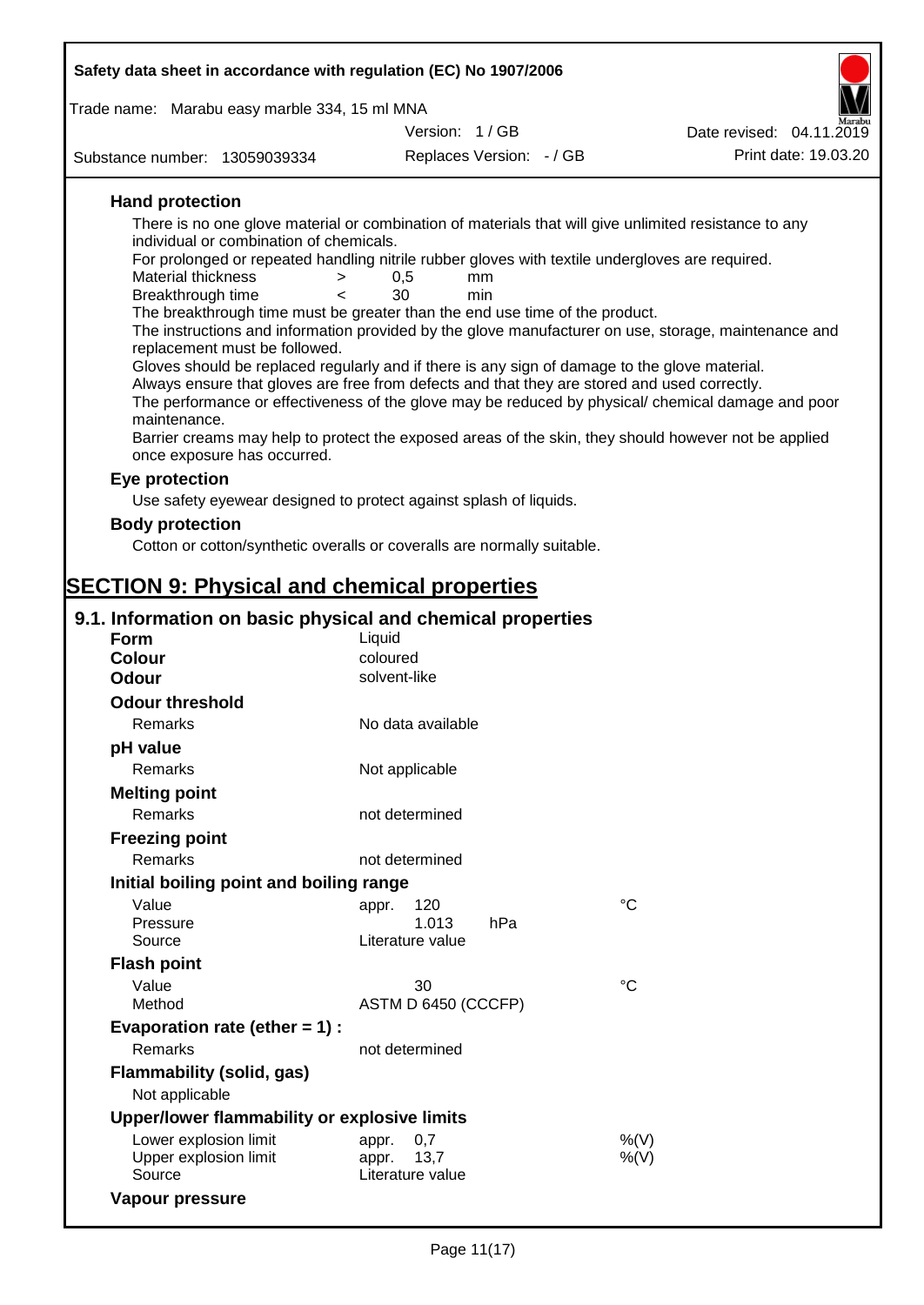| Safety data sheet in accordance with regulation (EC) No 1907/2006<br>Trade name: Marabu easy marble 334, 15 ml MNA |                                  |                       |    |                   |                          |
|--------------------------------------------------------------------------------------------------------------------|----------------------------------|-----------------------|----|-------------------|--------------------------|
|                                                                                                                    | Version: 1/GB                    |                       |    |                   | Date revised: 04.11.2019 |
| Substance number: 13059039334                                                                                      | Replaces Version: - / GB         |                       |    |                   | Print date: 19.03.20     |
| Value                                                                                                              | 8                                |                       |    | hPa               |                          |
| Temperature<br>Method                                                                                              | 20<br>calculated                 | $\rm ^{\circ}C$       |    |                   |                          |
| <b>Vapour density</b>                                                                                              |                                  |                       |    |                   |                          |
| Remarks                                                                                                            | not determined                   |                       |    |                   |                          |
| <b>Density</b>                                                                                                     |                                  |                       |    |                   |                          |
| Value                                                                                                              | 1,08                             |                       |    | g/cm <sup>3</sup> |                          |
| Temperature                                                                                                        | 20                               | $\rm ^{\circ}C$       |    |                   |                          |
| Method                                                                                                             | <b>DIN EN ISO 2811</b>           |                       |    |                   |                          |
| Solubility in water                                                                                                |                                  |                       |    |                   |                          |
| Remarks                                                                                                            | partially miscible               |                       |    |                   |                          |
| Partition coefficient: n-octanol/water                                                                             |                                  |                       |    |                   |                          |
| Remarks                                                                                                            | Not applicable                   |                       |    |                   |                          |
| Ignition temperature                                                                                               |                                  |                       |    |                   |                          |
| Value<br>Source                                                                                                    | 200<br>appr.<br>Literature value |                       |    | $\rm ^{\circ}C$   |                          |
|                                                                                                                    |                                  |                       |    |                   |                          |
| <b>Viscosity</b>                                                                                                   |                                  |                       |    |                   |                          |
| dynamic<br>Value                                                                                                   | 30                               |                       | 50 | mPa.s             |                          |
| Temperature                                                                                                        | 40                               | to<br>$\rm ^{\circ}C$ |    |                   |                          |
| <b>Efflux time</b>                                                                                                 |                                  |                       |    |                   |                          |
| Value                                                                                                              | 25                               | to                    | 70 | s                 |                          |
| Temperature                                                                                                        | 20                               | $\rm ^{\circ}C$       |    |                   |                          |
| Method                                                                                                             | DIN 53211 4 mm                   |                       |    |                   |                          |
| <b>Explosive properties</b>                                                                                        |                                  |                       |    |                   |                          |
| evaluation                                                                                                         | no                               |                       |    |                   |                          |
| <b>Oxidising properties</b>                                                                                        |                                  |                       |    |                   |                          |
| evaluation                                                                                                         | None known                       |                       |    |                   |                          |
| 9.2. Other information                                                                                             |                                  |                       |    |                   |                          |
| <b>Other information</b>                                                                                           |                                  |                       |    |                   |                          |

The physical specifications are approximate values and refer to the used safety relevant component(s).

# **SECTION 10: Stability and reactivity**

# **10.1. Reactivity**

No hazardous reactions when stored and handled according to prescribed instructions.

# **10.2. Chemical stability**

Stable under recommended storage and handling conditions (see section 7).

# **10.3. Possibility of hazardous reactions**

Keep away from oxidising agents, strongly alkaline and strongly acid materials in order to avoid exothermic reactions.

# **10.4. Conditions to avoid**

When exposed to high temperatures may produce hazardous decomposition products.

# **10.5. Incompatible materials**

No hazardous reactions when stored and handled according to prescribed instructions.

# **10.6. Hazardous decomposition products**

See chapter 5.2 (Firefighting measures - Special hazards arising from the substance or mixture).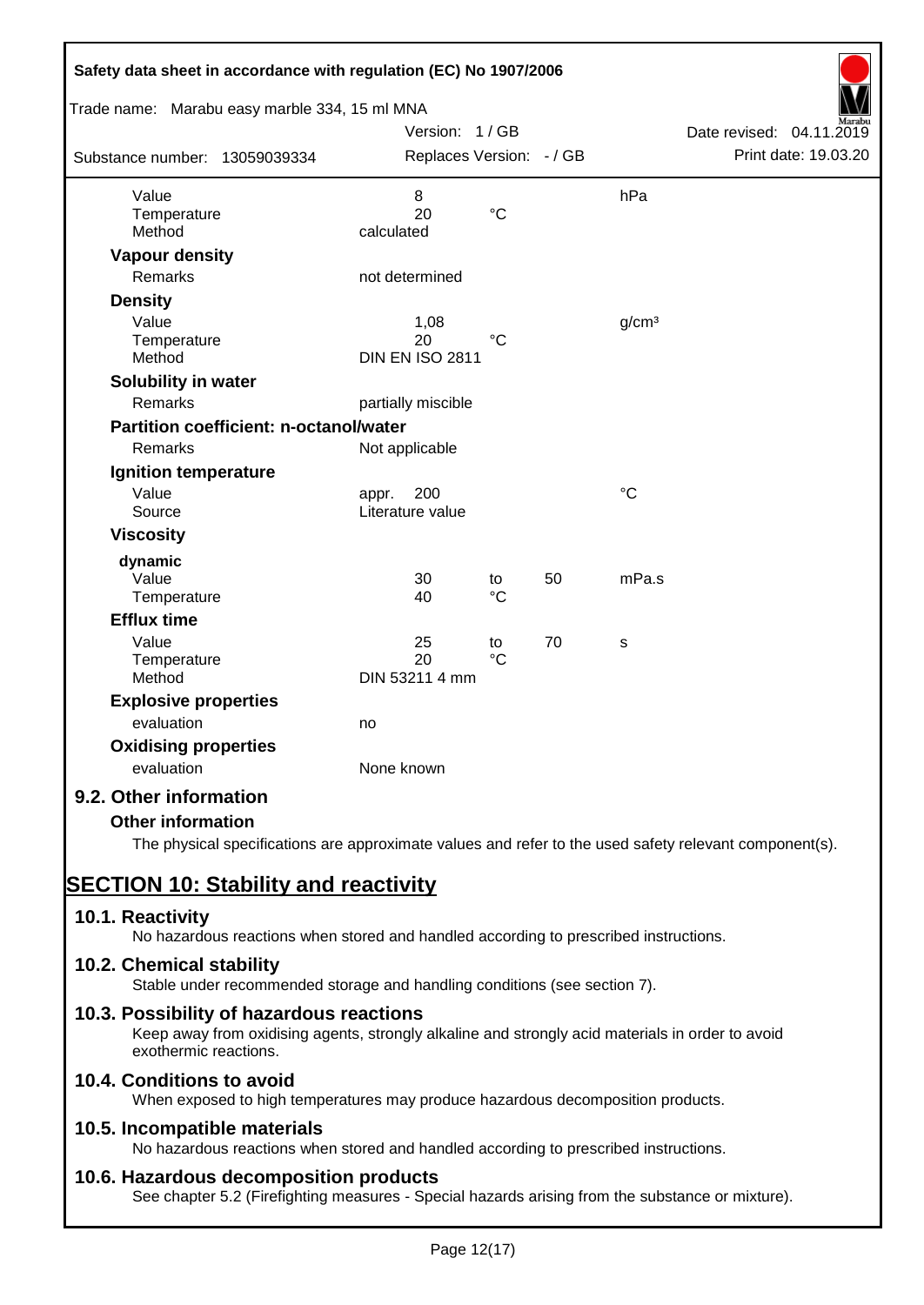| Safety data sheet in accordance with regulation (EC) No 1907/2006                                    |        |                                                                   |       |                                                                                                     |
|------------------------------------------------------------------------------------------------------|--------|-------------------------------------------------------------------|-------|-----------------------------------------------------------------------------------------------------|
| Trade name: Marabu easy marble 334, 15 ml MNA                                                        |        |                                                                   |       |                                                                                                     |
|                                                                                                      |        | Version: 1/GB                                                     |       | Date revised: 04.11.2019                                                                            |
| Substance number: 13059039334                                                                        |        | Replaces Version: - / GB                                          |       | Print date: 19.03.20                                                                                |
|                                                                                                      |        |                                                                   |       |                                                                                                     |
|                                                                                                      |        |                                                                   |       |                                                                                                     |
| <b>SECTION 11: Toxicological information</b>                                                         |        |                                                                   |       |                                                                                                     |
| 11.1. Information on toxicological effects                                                           |        |                                                                   |       |                                                                                                     |
| <b>Acute oral toxicity (Components)</b>                                                              |        |                                                                   |       |                                                                                                     |
| 1-Methoxy-2-propanol                                                                                 |        |                                                                   |       |                                                                                                     |
| <b>Species</b>                                                                                       | rat    |                                                                   |       |                                                                                                     |
| LD50                                                                                                 |        | 5200                                                              | mg/kg |                                                                                                     |
| <b>Acute dermal toxicity (Components)</b>                                                            |        |                                                                   |       |                                                                                                     |
| 1-Methoxy-2-propanol                                                                                 |        |                                                                   |       |                                                                                                     |
| Species                                                                                              | rabbit |                                                                   |       |                                                                                                     |
| LD50                                                                                                 |        | 14000                                                             | mg/kg |                                                                                                     |
| <b>Acute inhalational toxicity</b>                                                                   |        |                                                                   |       |                                                                                                     |
| Remarks                                                                                              |        | Based on available data, the classification criteria are not met. |       |                                                                                                     |
| <b>Skin corrosion/irritation</b>                                                                     |        |                                                                   |       |                                                                                                     |
| Remarks                                                                                              |        | Based on available data, the classification criteria are not met. |       |                                                                                                     |
| Serious eye damage/irritation                                                                        |        |                                                                   |       |                                                                                                     |
| <b>Remarks</b>                                                                                       |        | Based on available data, the classification criteria are not met. |       |                                                                                                     |
| <b>Sensitization</b>                                                                                 |        |                                                                   |       |                                                                                                     |
| Remarks                                                                                              |        | Based on available data, the classification criteria are not met. |       |                                                                                                     |
| <b>Mutagenicity</b>                                                                                  |        |                                                                   |       |                                                                                                     |
| Remarks                                                                                              |        | Based on available data, the classification criteria are not met. |       |                                                                                                     |
| <b>Reproductive toxicity</b>                                                                         |        |                                                                   |       |                                                                                                     |
| Remarks                                                                                              |        | Based on available data, the classification criteria are not met. |       |                                                                                                     |
| Carcinogenicity                                                                                      |        |                                                                   |       |                                                                                                     |
| Remarks                                                                                              |        | Based on available data, the classification criteria are not met. |       |                                                                                                     |
| <b>Specific Target Organ Toxicity (STOT)</b>                                                         |        |                                                                   |       |                                                                                                     |
| <b>Single exposure</b>                                                                               |        |                                                                   |       |                                                                                                     |
| Remarks                                                                                              |        | The classification criteria are met.                              |       |                                                                                                     |
| evaluation                                                                                           |        | May cause drowsiness or dizziness.                                |       |                                                                                                     |
| <b>Repeated exposure</b><br>Remarks                                                                  |        | Based on available data, the classification criteria are not met. |       |                                                                                                     |
| <b>Aspiration hazard</b>                                                                             |        |                                                                   |       |                                                                                                     |
| Based on available data, the classification criteria are not met.                                    |        |                                                                   |       |                                                                                                     |
| <b>Experience in practice</b>                                                                        |        |                                                                   |       |                                                                                                     |
| Exposure to component solvents vapours concentration in excess of the stated occupational exposure   |        |                                                                   |       |                                                                                                     |
| limit may result in adverse health effects such as mucous membrane and respiratory system irritation |        |                                                                   |       | and odverse effects on kidney liver and central pervous system. Symptoms and signs include beedsebe |

and adverse effects on kidney, liver and central nervous system. Symptoms and signs include headache, dizziness, fatigue, muscular weakness, drowsiness and in extreme cases, loss of consciousness. Solvents may cause some of the above effects by absorption through the skin. Repeated or prolonged contact with the mixture may cause removal of natural fat from the skin resulting in non-allergic contact dermatitis and absorption through the skin. The liquid splashed in the eyes may cause irritation and reversible damage. Ingestion may cause nausea, diarrhoea and vomiting. This takes into account, where known, delayed and immediate effects and also chronic effects of components from short-term and long-term exposure by oral, inhalation and dermal routes of exposure and eye contact.

#### **Other information**

There are no data available on the mixture itself.

The mixture has been assessed following the additivity method of the CLP Regulation (EC) No 1272/2008 and classified for toxicological hazards accordingly.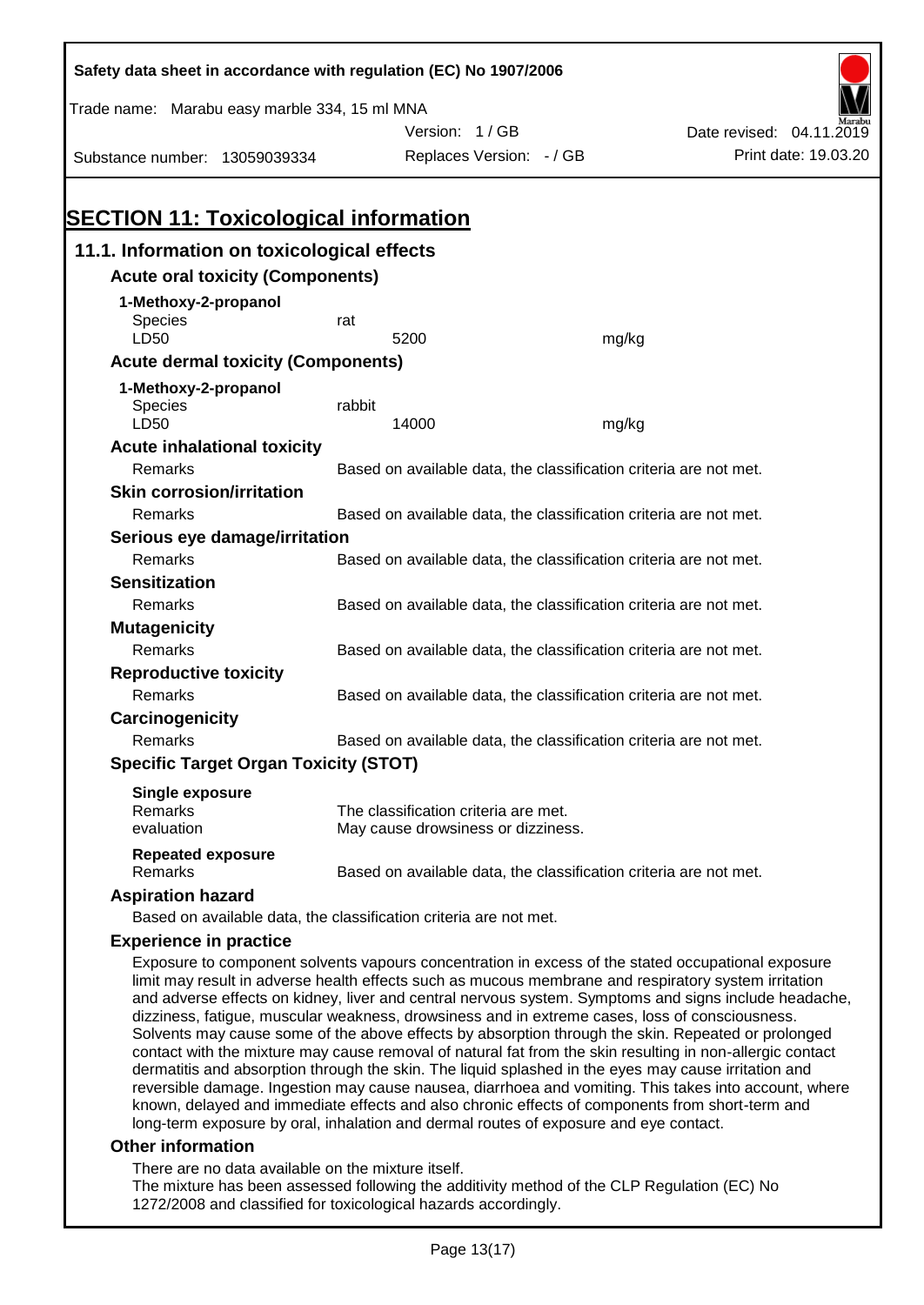| Safety data sheet in accordance with regulation (EC) No 1907/2006                                                                                                                                                                                                    |                   |                     |                                                         |      |                          |                      |
|----------------------------------------------------------------------------------------------------------------------------------------------------------------------------------------------------------------------------------------------------------------------|-------------------|---------------------|---------------------------------------------------------|------|--------------------------|----------------------|
| Trade name: Marabu easy marble 334, 15 ml MNA                                                                                                                                                                                                                        |                   |                     |                                                         |      |                          |                      |
|                                                                                                                                                                                                                                                                      |                   |                     | Version: 1/GB                                           |      | Date revised: 04.11.2019 |                      |
| Substance number: 13059039334                                                                                                                                                                                                                                        |                   |                     | Replaces Version: - / GB                                |      |                          | Print date: 19.03.20 |
| <b>SECTION 12: Ecological information</b>                                                                                                                                                                                                                            |                   |                     |                                                         |      |                          |                      |
| 12.1. Toxicity                                                                                                                                                                                                                                                       |                   |                     |                                                         |      |                          |                      |
| <b>General information</b>                                                                                                                                                                                                                                           |                   |                     |                                                         |      |                          |                      |
| There are no data available on the mixture itself. Do not allow to enter drains or water courses. The<br>mixture has been assessed following the summation method of the CLP Regulation (EC) No 1272/2008<br>and is not classified as dangerous for the environment. |                   |                     |                                                         |      |                          |                      |
| <b>Fish toxicity (Components)</b>                                                                                                                                                                                                                                    |                   |                     |                                                         |      |                          |                      |
| 1-Methoxy-2-propanol                                                                                                                                                                                                                                                 |                   |                     |                                                         |      |                          |                      |
| Species                                                                                                                                                                                                                                                              |                   |                     | golden orfe (Leuciscus idus)                            |      |                          |                      |
| LC <sub>0</sub><br>Duration of exposure                                                                                                                                                                                                                              | $\geq$            | 4600<br>96          | h.                                                      | mg/l |                          |                      |
| <b>Daphnia toxicity (Components)</b>                                                                                                                                                                                                                                 |                   |                     |                                                         |      |                          |                      |
| 1-Methoxy-2-propanol                                                                                                                                                                                                                                                 |                   |                     |                                                         |      |                          |                      |
| Species                                                                                                                                                                                                                                                              |                   | Daphnia magna       |                                                         |      |                          |                      |
| <b>EC50</b>                                                                                                                                                                                                                                                          |                   | 23300               |                                                         | mg/l |                          |                      |
| Duration of exposure                                                                                                                                                                                                                                                 |                   | 48                  | h                                                       |      |                          |                      |
| <b>Algae toxicity (Components)</b>                                                                                                                                                                                                                                   |                   |                     |                                                         |      |                          |                      |
| 1-Methoxy-2-propanol                                                                                                                                                                                                                                                 |                   |                     |                                                         |      |                          |                      |
| Species<br><b>EC50</b>                                                                                                                                                                                                                                               |                   | Desmodesmus<br>1000 |                                                         |      |                          |                      |
| Duration of exposure                                                                                                                                                                                                                                                 | $\geq$            | 168                 | h                                                       | mg/l |                          |                      |
| <b>Bacteria toxicity (Components)</b>                                                                                                                                                                                                                                |                   |                     |                                                         |      |                          |                      |
| 1-Methoxy-2-propanol                                                                                                                                                                                                                                                 |                   |                     |                                                         |      |                          |                      |
| Species                                                                                                                                                                                                                                                              |                   | activated sludge    |                                                         |      |                          |                      |
| <b>EC50</b>                                                                                                                                                                                                                                                          | $\geq$            | 1000                |                                                         | mg/l |                          |                      |
| 12.2. Persistence and degradability                                                                                                                                                                                                                                  |                   |                     |                                                         |      |                          |                      |
| <b>General information</b>                                                                                                                                                                                                                                           |                   |                     |                                                         |      |                          |                      |
| No data available                                                                                                                                                                                                                                                    |                   |                     |                                                         |      |                          |                      |
| <b>Biodegradability (Components)</b>                                                                                                                                                                                                                                 |                   |                     |                                                         |      |                          |                      |
| 1-Methoxy-2-propanol                                                                                                                                                                                                                                                 |                   |                     |                                                         |      |                          |                      |
| Value                                                                                                                                                                                                                                                                |                   | 90                  |                                                         | %    |                          |                      |
| Duration of test<br>evaluation                                                                                                                                                                                                                                       |                   | 28                  | d<br>Readily biodegradable (according to OECD criteria) |      |                          |                      |
| Method                                                                                                                                                                                                                                                               | <b>OECD 301 F</b> |                     |                                                         |      |                          |                      |
| 12.3. Bioaccumulative potential                                                                                                                                                                                                                                      |                   |                     |                                                         |      |                          |                      |
| <b>General information</b>                                                                                                                                                                                                                                           |                   |                     |                                                         |      |                          |                      |
| There are no data available on the mixture itself.                                                                                                                                                                                                                   |                   |                     |                                                         |      |                          |                      |
| <b>Partition coefficient: n-octanol/water</b>                                                                                                                                                                                                                        |                   |                     |                                                         |      |                          |                      |
| Remarks                                                                                                                                                                                                                                                              |                   | Not applicable      |                                                         |      |                          |                      |
| 12.4. Mobility in soil                                                                                                                                                                                                                                               |                   |                     |                                                         |      |                          |                      |
| <b>General information</b>                                                                                                                                                                                                                                           |                   |                     |                                                         |      |                          |                      |
| There are no data available on the mixture itself.                                                                                                                                                                                                                   |                   |                     |                                                         |      |                          |                      |
| 12.5. Results of PBT and vPvB assessment                                                                                                                                                                                                                             |                   |                     |                                                         |      |                          |                      |
|                                                                                                                                                                                                                                                                      |                   |                     |                                                         |      |                          |                      |
| <b>General information</b><br>There are no data available on the mixture itself.                                                                                                                                                                                     |                   |                     |                                                         |      |                          |                      |
|                                                                                                                                                                                                                                                                      |                   |                     |                                                         |      |                          |                      |

Ī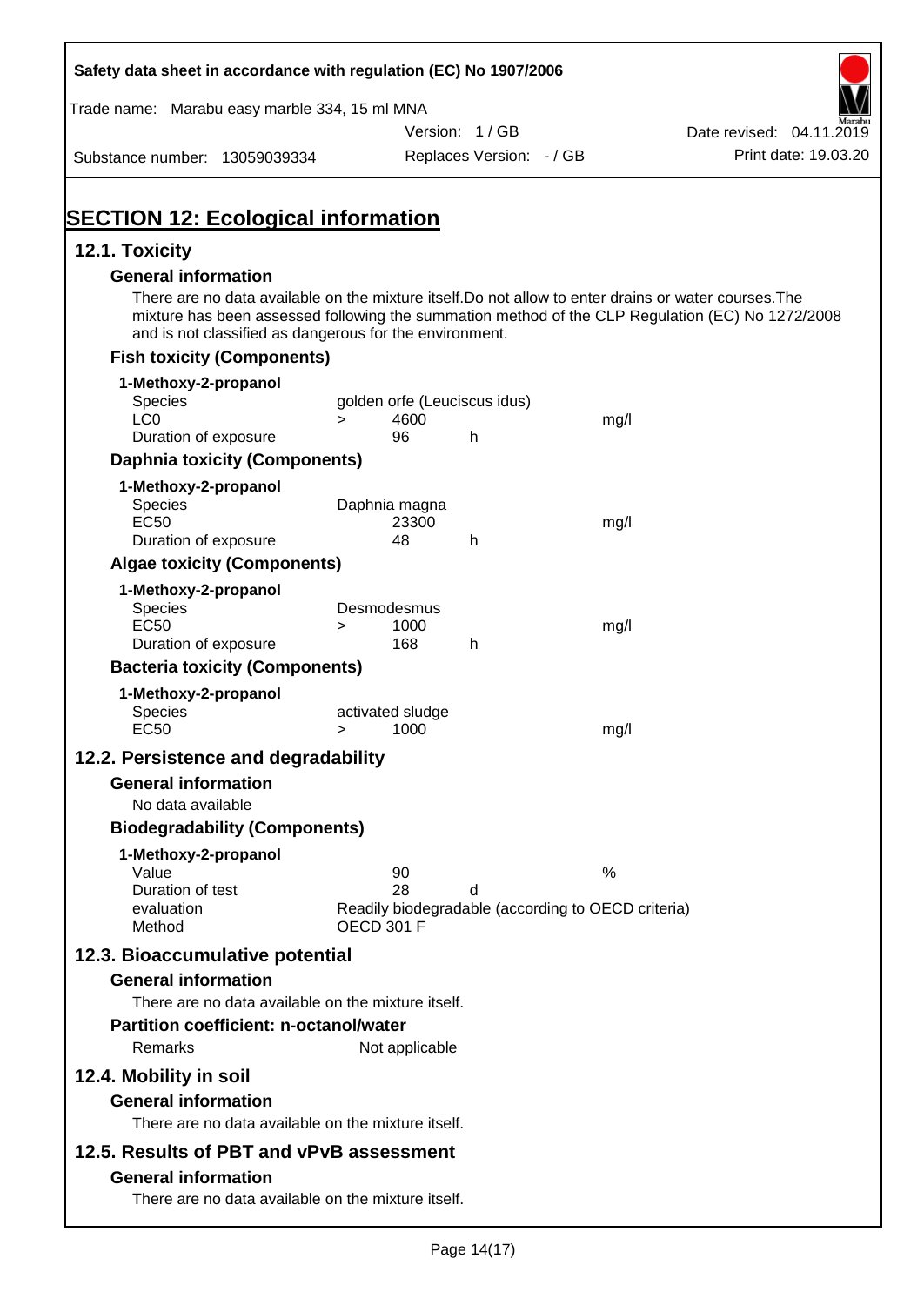#### **Safety data sheet in accordance with regulation (EC) No 1907/2006**

Trade name: Marabu easy marble 334, 15 ml MNA

Substance number: 13059039334

Version: 1 / GB

Replaces Version: - / GB Print date: 19.03.20 Date revised: 04.11.2019

### **12.6. Other adverse effects**

#### **General information**

There are no data available on the mixture itself.

# **SECTION 13: Disposal considerations**

### **13.1. Waste treatment methods**

#### **Disposal recommendations for the product**

Do not allow to enter drains or water courses.

Wastes and emptied containers should be classified in accordance with relevant national regulation. The European Waste Catalogue classification of this product, when disposed of as waste is

EWC waste code 08 01 11<sup>\*</sup> waste paint and varnish containing organic solvents or other dangerous substances

If this product is mixed with other wastes, the original waste product code may no longer apply and the appropriate code should be assigned.

For further information contact your local waste authority.

#### **Disposal recommendations for packaging**

Using information provided in this safety data sheet, advice should be obtained from the relevant waste authority on the classification of empty containers.

Empty containers must be scrapped or reconditioned.

Not emptied containers are hazardous waste (waste code number 150110).

# **SECTION 14: Transport information**

|                                     | <b>Land transport ADR/RID</b> | <b>Marine transport</b><br><b>IMDG/GGVSee</b> | Air transport<br><b>ICAO/IATA</b> |  |
|-------------------------------------|-------------------------------|-----------------------------------------------|-----------------------------------|--|
| Tunnel restriction code             | D/E                           |                                               |                                   |  |
| 14.1. UN number                     | 1263                          | 1263                                          | 1263                              |  |
| 14.2. UN proper shipping name       | <b>PAINT</b>                  | <b>PAINT</b>                                  | <b>PAINT</b>                      |  |
| 14.3. Transport hazard<br>class(es) | 3                             | 3                                             | 3                                 |  |
| Label                               |                               |                                               |                                   |  |
| 14.4. Packing group                 | Ш                             | Ш                                             | Ш                                 |  |
| Special provision                   | 640E                          |                                               |                                   |  |
| <b>Limited Quantity</b>             | 51                            |                                               |                                   |  |
| Transport category                  | 3                             |                                               |                                   |  |
| 14.5. Environmental hazards         |                               | no                                            |                                   |  |
|                                     |                               |                                               |                                   |  |

**Information for all modes of transport**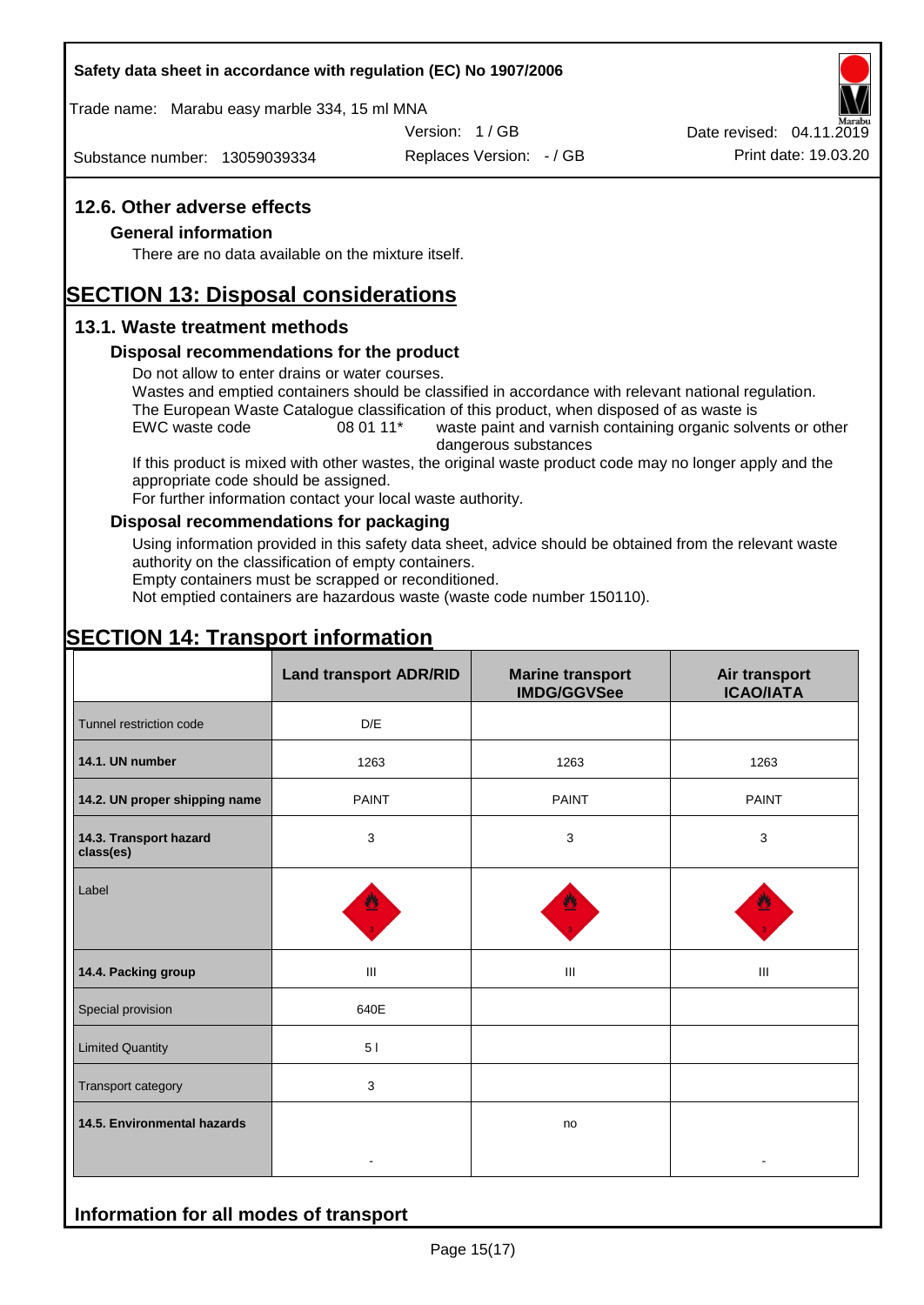| Safety data sheet in accordance with regulation (EC) No 1907/2006<br>Trade name: Marabu easy marble 334, 15 ml MNA                                |                                                                                                                                                                                                       |                                               |                          |                                                              |    |                                                                                                       |    |
|---------------------------------------------------------------------------------------------------------------------------------------------------|-------------------------------------------------------------------------------------------------------------------------------------------------------------------------------------------------------|-----------------------------------------------|--------------------------|--------------------------------------------------------------|----|-------------------------------------------------------------------------------------------------------|----|
|                                                                                                                                                   |                                                                                                                                                                                                       |                                               |                          |                                                              |    |                                                                                                       |    |
| Substance number: 13059039334                                                                                                                     |                                                                                                                                                                                                       |                                               | Replaces Version: - / GB |                                                              |    | Print date: 19.03.20                                                                                  |    |
| 14.6. Special precautions for user<br>Transport within the user's premises:<br>Always transport in closed containers that are upright and secure. |                                                                                                                                                                                                       |                                               |                          |                                                              |    | Ensure that persons transporting the product know what to do in the event of an accident or spillage. |    |
| <b>Other information</b><br>14.7. Transport in bulk according to Annex II of Marpol and the IBC Code<br>no                                        |                                                                                                                                                                                                       |                                               |                          |                                                              |    |                                                                                                       |    |
| <b>SECTION 15: Regulatory information</b>                                                                                                         |                                                                                                                                                                                                       |                                               |                          |                                                              |    |                                                                                                       |    |
| 15.1. Safety, health and environmental regulations/legislation specific for the substance<br>or mixture                                           |                                                                                                                                                                                                       |                                               |                          |                                                              |    |                                                                                                       |    |
|                                                                                                                                                   |                                                                                                                                                                                                       |                                               |                          |                                                              |    |                                                                                                       |    |
| Major-accident categories acc. 96/82/EC<br>Category                                                                                               | 6                                                                                                                                                                                                     | Flammable                                     |                          | 5.000.000                                                    | kg | 50.000.000                                                                                            | kg |
| <b>VOC</b>                                                                                                                                        |                                                                                                                                                                                                       |                                               |                          |                                                              |    |                                                                                                       |    |
| VOC (EU)<br>VOC (EU)                                                                                                                              |                                                                                                                                                                                                       | 73,35                                         | %<br>792,2               | g/l                                                          |    |                                                                                                       |    |
| <b>Other information</b>                                                                                                                          |                                                                                                                                                                                                       |                                               |                          |                                                              |    |                                                                                                       |    |
| The product does not contain substances of very high concern (SVHC).                                                                              |                                                                                                                                                                                                       |                                               |                          |                                                              |    |                                                                                                       |    |
| <b>Other information</b>                                                                                                                          |                                                                                                                                                                                                       |                                               |                          |                                                              |    |                                                                                                       |    |
| All components are contained in the TSCA inventory or exempted.                                                                                   |                                                                                                                                                                                                       |                                               |                          |                                                              |    |                                                                                                       |    |
| All components are contained in the DSL or NDSL inventory.                                                                                        |                                                                                                                                                                                                       |                                               |                          |                                                              |    |                                                                                                       |    |
| 15.2. Chemical safety assessment                                                                                                                  |                                                                                                                                                                                                       |                                               |                          |                                                              |    |                                                                                                       |    |
| For this preparation a chemical safety assessment has not been carried out.                                                                       |                                                                                                                                                                                                       |                                               |                          |                                                              |    |                                                                                                       |    |
|                                                                                                                                                   |                                                                                                                                                                                                       |                                               |                          |                                                              |    |                                                                                                       |    |
| <b>SECTION 16: Other information</b><br><b>Hazard statements listed in Chapter 3</b>                                                              |                                                                                                                                                                                                       |                                               |                          |                                                              |    |                                                                                                       |    |
| <b>EUH066</b>                                                                                                                                     |                                                                                                                                                                                                       |                                               |                          | Repeated exposure may cause skin dryness or cracking.        |    |                                                                                                       |    |
| H226                                                                                                                                              |                                                                                                                                                                                                       | Flammable liquid and vapour.                  |                          |                                                              |    |                                                                                                       |    |
| H302                                                                                                                                              |                                                                                                                                                                                                       | Harmful if swallowed.                         |                          |                                                              |    |                                                                                                       |    |
| H304                                                                                                                                              |                                                                                                                                                                                                       | May be fatal if swallowed and enters airways. |                          |                                                              |    |                                                                                                       |    |
| H312                                                                                                                                              |                                                                                                                                                                                                       | Harmful in contact with skin.                 |                          |                                                              |    |                                                                                                       |    |
| H315                                                                                                                                              |                                                                                                                                                                                                       | Causes skin irritation.                       |                          |                                                              |    |                                                                                                       |    |
| H318                                                                                                                                              |                                                                                                                                                                                                       | Causes serious eye damage.                    |                          |                                                              |    |                                                                                                       |    |
| H332                                                                                                                                              |                                                                                                                                                                                                       | Harmful if inhaled.                           |                          |                                                              |    |                                                                                                       |    |
| H335                                                                                                                                              |                                                                                                                                                                                                       | May cause respiratory irritation.             |                          |                                                              |    |                                                                                                       |    |
| H336                                                                                                                                              |                                                                                                                                                                                                       | May cause drowsiness or dizziness.            |                          |                                                              |    |                                                                                                       |    |
| <b>H360D</b>                                                                                                                                      |                                                                                                                                                                                                       | May damage the unborn child.                  |                          |                                                              |    |                                                                                                       |    |
| <b>CLP categories listed in Chapter 3</b>                                                                                                         |                                                                                                                                                                                                       |                                               |                          |                                                              |    |                                                                                                       |    |
| Acute Tox. 4                                                                                                                                      |                                                                                                                                                                                                       | Acute toxicity, Category 4                    |                          |                                                              |    |                                                                                                       |    |
| Asp. Tox. 1                                                                                                                                       |                                                                                                                                                                                                       | Aspiration hazard, Category 1                 |                          |                                                              |    |                                                                                                       |    |
| Eye Dam. 1                                                                                                                                        |                                                                                                                                                                                                       | Serious eye damage, Category 1                |                          |                                                              |    |                                                                                                       |    |
| Flam. Liq. 3                                                                                                                                      |                                                                                                                                                                                                       | Flammable liquid, Category 3                  |                          |                                                              |    |                                                                                                       |    |
| Repr. 1B                                                                                                                                          |                                                                                                                                                                                                       | Reproductive toxicity, Category 1B            |                          |                                                              |    |                                                                                                       |    |
| Skin Irrit. 2                                                                                                                                     |                                                                                                                                                                                                       | Skin irritation, Category 2                   |                          |                                                              |    |                                                                                                       |    |
| STOT SE 3                                                                                                                                         |                                                                                                                                                                                                       |                                               |                          | Specific target organ toxicity - single exposure, Category 3 |    |                                                                                                       |    |
| <b>Supplemental information</b>                                                                                                                   |                                                                                                                                                                                                       |                                               |                          |                                                              |    |                                                                                                       |    |
|                                                                                                                                                   |                                                                                                                                                                                                       |                                               |                          |                                                              |    |                                                                                                       |    |
|                                                                                                                                                   | Relevant changes compared with the previous version of the safety data sheet are marked with: ***<br>This information is based on our present state of knowledge. However, it should not constitute a |                                               |                          |                                                              |    |                                                                                                       |    |
| guarantee for any specific product properties and shall not establish a legally valid relationship.                                               |                                                                                                                                                                                                       |                                               |                          |                                                              |    |                                                                                                       |    |
| The information in this Safety Data Sheet is based on the present state of knowledge and current                                                  |                                                                                                                                                                                                       |                                               |                          |                                                              |    |                                                                                                       |    |
| legislation.                                                                                                                                      |                                                                                                                                                                                                       |                                               |                          |                                                              |    |                                                                                                       |    |